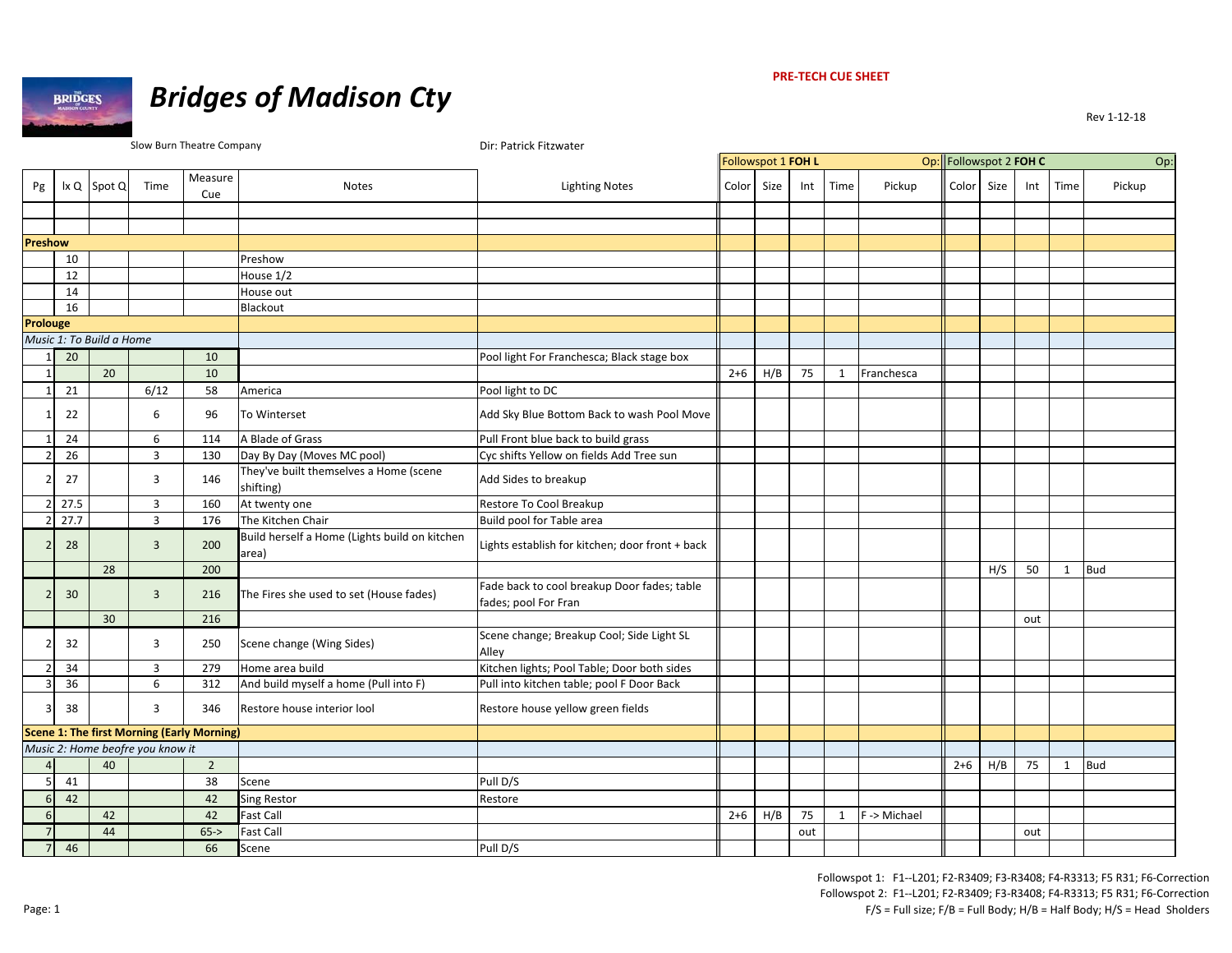

# *Bridges of Madison Cty*

|                 |      |                            |                                                | Slow Burn Theatre Company                   |                                                                           | Dir: Patrick Fitzwater                                       |       |                    |     |              |            |                        |      |     |              |                     |
|-----------------|------|----------------------------|------------------------------------------------|---------------------------------------------|---------------------------------------------------------------------------|--------------------------------------------------------------|-------|--------------------|-----|--------------|------------|------------------------|------|-----|--------------|---------------------|
|                 |      |                            |                                                |                                             |                                                                           |                                                              |       | Followspot 1 FOH L |     |              |            | Op: Followspot 2 FOH C |      |     |              | Op:                 |
| Pg              | lx Q | Spot Q                     | Time                                           | Measure                                     | <b>Notes</b>                                                              | <b>Lighting Notes</b>                                        | Color | Size               | Int | Time         | Pickup     | Color                  | Size | Int | Time         | Pickup              |
|                 |      |                            |                                                | Cue                                         |                                                                           |                                                              |       |                    |     |              |            |                        |      |     |              |                     |
| $\overline{7}$  |      | 46                         |                                                | 66                                          | <b>Fast Call</b>                                                          |                                                              | $2+6$ | H/B                | 75  | $\mathbf{1}$ | Franchesca | $2 + 6$                | H/B  | 75  | $\mathbf 1$  | Carolyn             |
| 8               | 47.5 |                            |                                                |                                             | Scene Restore                                                             |                                                              |       |                    |     |              |            |                        |      |     |              |                     |
| 8               |      | 48                         |                                                | 91                                          | <b>Fast Call</b>                                                          |                                                              |       |                    |     |              |            | $2+6$                  | H/B  | 75  | 1            | $C \rightarrow Bud$ |
| $\bf 8$         | 49   |                            |                                                | 101                                         | Color shift                                                               | Warms -> Blues                                               |       |                    |     |              |            |                        |      |     |              |                     |
| $\overline{9}$  | 50   |                            |                                                | 109                                         | As Bud Exits (Doorway dims)                                               | Pool lights fade to regualr scene light                      |       |                    |     |              |            |                        |      |     |              |                     |
|                 |      | 50                         |                                                | 109                                         |                                                                           |                                                              |       |                    |     |              |            |                        |      | out |              |                     |
| 9               | 52   |                            |                                                | 120                                         | Lights pull into F in chair                                               | Land to single wash pool on table and blue<br>cast on F face |       |                    |     |              |            |                        |      |     |              |                     |
|                 |      |                            | <b>Scene 2: Robert Arrvies (Mid Afternoon)</b> |                                             |                                                                           |                                                              |       |                    |     |              |            |                        |      |     |              |                     |
| 10              | 54   |                            | 3                                              |                                             | Anticipates phone ring (lights open to Kitchen) Lights restore to kitchen |                                                              |       |                    |     |              |            |                        |      |     |              |                     |
| 10              | 56   |                            | $\overline{3}$                                 |                                             | Pool for Marge                                                            | Pool F at phone, Pool M with Back wash                       |       |                    |     |              |            |                        |      |     |              |                     |
| 10              |      | 56                         |                                                |                                             |                                                                           |                                                              |       |                    |     |              |            | $4 + 6$                | H/B  | 75  | $\mathbf{1}$ | Marge               |
|                 |      |                            |                                                |                                             |                                                                           |                                                              |       |                    |     |              |            |                        |      |     |              |                     |
| 10              | 58   |                            | $\mathbf{1}$                                   |                                             | Pools and Marge Out                                                       | Brighten Cyc + Outside world                                 |       |                    |     |              |            |                        |      |     |              |                     |
| 10              |      | 58                         |                                                |                                             |                                                                           |                                                              |       |                    | out |              |            |                        |      | out |              |                     |
|                 |      | Scene 2A: The Driveway     |                                                |                                             |                                                                           |                                                              |       |                    |     |              |            |                        |      |     |              |                     |
| 11              | 59   |                            |                                                |                                             | Outside; Brightens Tree hit; Brkup Shadow<br>White/Blue wash kitchen      | Establish two pools for the actors to live in                |       |                    |     |              |            |                        |      |     |              |                     |
| 11              |      | 59                         |                                                |                                             |                                                                           |                                                              | $2+6$ | H/B                | 75  | 1            | Franchesca | $2+6$                  | H/B  | 75  | 1            | Robert              |
| 12              | 60   |                            |                                                |                                             | Scene Change Cover Wash deck same                                         | Loose all architecture; build change wash                    |       |                    |     |              |            |                        |      |     |              |                     |
|                 |      | Music #3: Temporarily Lost |                                                |                                             |                                                                           |                                                              |       |                    |     |              |            |                        |      |     |              |                     |
|                 |      | Scene 2B: The truck        |                                                |                                             |                                                                           |                                                              |       |                    |     |              |            |                        |      |     |              |                     |
| 13              | 62   |                            |                                                | 5                                           | Left Pull to truck side                                                   | Dim Cyc; Shift into truck area;                              |       |                    |     |              |            |                        |      |     |              |                     |
| 13              | 64   |                            |                                                | 21                                          | In Truck Pool Truck area                                                  |                                                              |       |                    |     |              |            |                        |      |     |              |                     |
| 13              | 65   |                            | 12                                             | 39                                          |                                                                           | Change light blue to deep blue wash                          |       |                    |     |              |            |                        |      |     |              |                     |
|                 |      | Scene 2C: Roseman Bridge   |                                                |                                             |                                                                           |                                                              |       |                    |     |              |            |                        |      |     |              |                     |
| 14              | 66   |                            |                                                | 70A                                         | Scene change lights -> Blues                                              | day blue wash; rose tint to bridge                           |       |                    |     |              |            |                        |      |     |              |                     |
| 14              | 68   |                            |                                                | 80 (tri)                                    | At The Bridge; Cyc changes; rose wash SL                                  |                                                              |       |                    |     |              |            |                        |      |     |              |                     |
|                 |      |                            |                                                | Music #4: What do you call a Man Like That? |                                                                           |                                                              |       |                    |     |              |            |                        |      |     |              |                     |
| 14              | 70   |                            |                                                | 9                                           | Lights dim                                                                | Fade down blues; leave color sunset                          |       |                    |     |              |            |                        |      |     |              |                     |
| 15              | 72   |                            |                                                | 69                                          | Down shift for scene change                                               | HSL fades to rose for scene change light                     |       |                    |     |              |            |                        |      |     |              |                     |
| 15 <sup>1</sup> | 74   |                            |                                                | 101                                         | Stage wipes blue+ whites                                                  | Change to deep blues + whites as in car                      |       |                    |     |              |            |                        |      |     |              |                     |
|                 |      | Scene 2D: In The Truck     |                                                |                                             |                                                                           |                                                              |       |                    |     |              |            |                        |      |     |              |                     |
|                 |      |                            |                                                |                                             |                                                                           |                                                              |       |                    |     |              |            |                        |      |     |              |                     |
|                 |      |                            | Scene 2E: At Franchesca's House                |                                             |                                                                           |                                                              |       |                    |     |              |            |                        |      |     |              |                     |
| 16              | 78   |                            |                                                |                                             | Truck Stops; Opens area wide                                              | Add lights surrounding truck area                            |       |                    |     |              |            |                        |      |     |              |                     |
|                 |      |                            | Music #4a: Kitchen Transition #1               |                                             |                                                                           |                                                              |       |                    |     |              |            |                        |      |     |              |                     |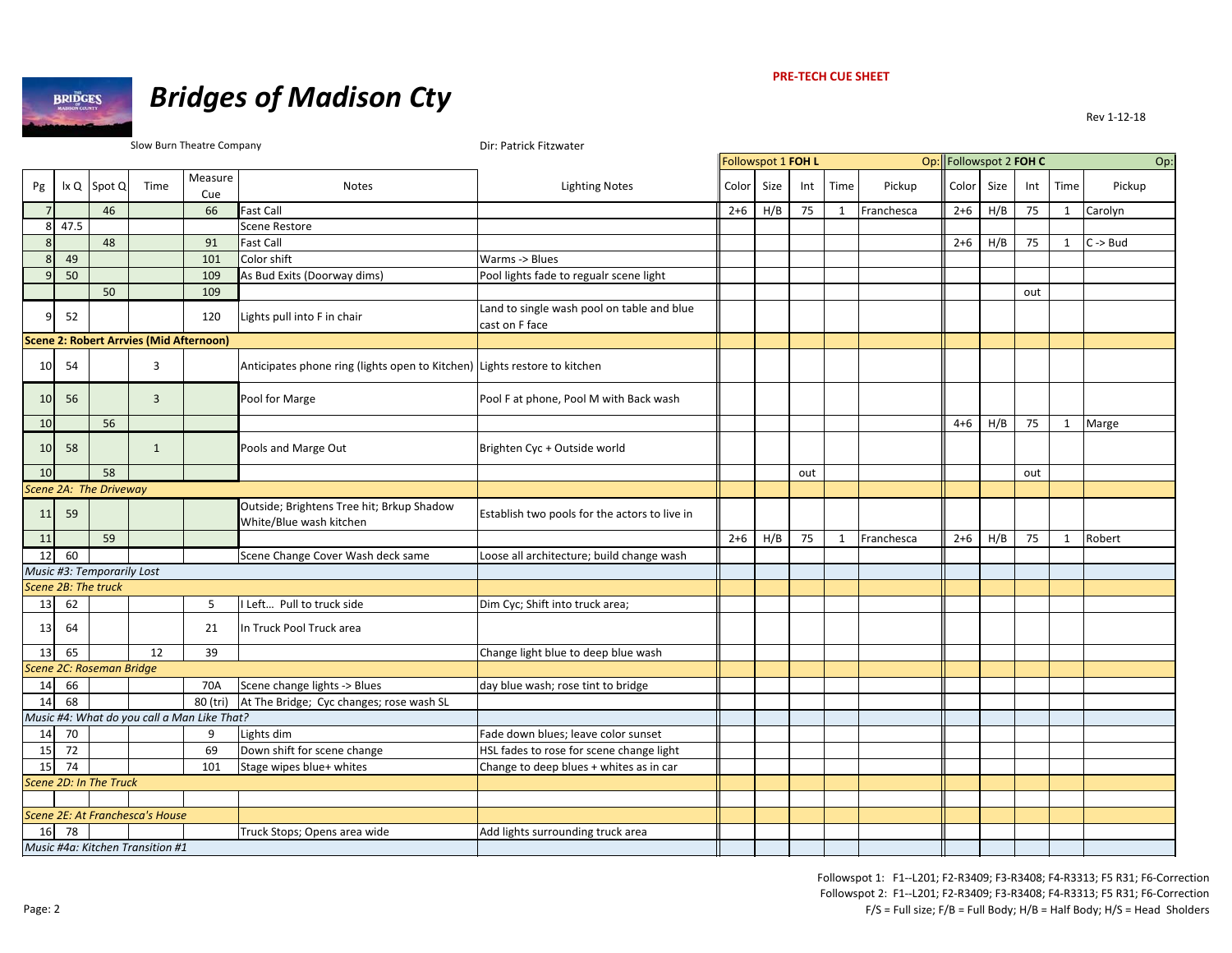

# *Bridges of Madison Cty*

Rev 1‐12‐18

Slow Burn Theatre Company **Dirich Company** Dir: Patrick Fitzwater

|    |      |                              |      |                |                                        |                                                                    | Followspot 1 FOH L |      |     |      |        | Op: Followspot 2 FOH C |      |     |              | Op:           |
|----|------|------------------------------|------|----------------|----------------------------------------|--------------------------------------------------------------------|--------------------|------|-----|------|--------|------------------------|------|-----|--------------|---------------|
| Pg | lx Q | Spot Q                       | Time | Measure<br>Cue | <b>Notes</b>                           | <b>Lighting Notes</b>                                              | Color              | Size | Int | Time | Pickup | Color                  | Size | Int | Time         | Pickup        |
| 16 | 80   |                              |      |                | Scene Change light blue sides+ breakup | Scene change; Breakup Cool; Side Light SL<br>Alley                 |                    |      |     |      |        |                        |      |     |              |               |
| 16 | 81   |                              |      |                | Car out; Porch                         |                                                                    |                    |      |     |      |        |                        |      |     |              |               |
| 16 | 82   |                              |      |                | Cone in: Kitchen lights; Door fades    | Kitchen lights; Pool Table; Door both sides                        |                    |      |     |      |        |                        |      |     |              |               |
| 17 |      | 84                           |      |                |                                        |                                                                    |                    |      |     |      |        |                        |      | out |              |               |
| 18 | 86   |                              |      |                | Pool for phone area                    | Pool Phone area                                                    |                    |      |     |      |        |                        |      |     |              |               |
|    |      | Scene 2F: At the Truck Stop  |      |                |                                        |                                                                    |                    |      |     |      |        |                        |      |     |              |               |
| 18 | 88   |                              |      |                | Pool F + Phone                         | pool at Franchesca and Kids; Dim lights for<br>Robert in yard      |                    |      |     |      |        |                        |      |     |              |               |
| 18 |      | 88                           |      |                |                                        |                                                                    |                    |      |     |      |        | 6                      | F/S  | 75  | $\mathbf{1}$ | Car + Michael |
| 19 | 90   |                              |      |                | Pools out                              | Pools out                                                          |                    |      |     |      |        |                        |      |     |              |               |
| 19 |      | 90                           |      |                |                                        |                                                                    |                    |      |     |      |        |                        |      | out |              |               |
| 19 | 92   |                              |      |                | Restore full kitchen                   | Kitchen Restore                                                    |                    |      |     |      |        |                        |      |     |              |               |
| 19 |      | 92                           |      |                |                                        |                                                                    |                    |      |     |      |        | $2+6$                  | H/B  | 75  | $\mathbf{1}$ | Robet         |
|    |      | Music #5: You're Never Alone |      |                |                                        |                                                                    |                    |      |     |      |        |                        |      |     |              |               |
| 21 | 94   |                              |      | 9              | Bud Pool; blue side washes             | Add Blue + White HSL for scenes Create<br>speical for Bud          |                    |      |     |      |        |                        |      |     |              |               |
| 21 |      | 94                           |      | 9              |                                        |                                                                    |                    |      |     |      |        |                        |      | out |              |               |
| 21 | 96   |                              |      | 17             | Remove Bud Pool                        | As Spot Transfers, remove Buds pool                                |                    |      |     |      |        | $3+6$                  | H/B  | 75  | 1            | <b>Bud</b>    |
| 21 |      | 96                           |      | 17             |                                        |                                                                    |                    |      |     |      |        |                        |      |     |              |               |
| 21 |      | 98                           |      | 33             |                                        |                                                                    |                    |      |     |      |        |                        |      | out |              |               |
| 22 | 100  |                              |      | 37             | Add Whites+ area lights for scene      | Add front lights dim Wash U/S Blues                                |                    |      |     |      |        |                        |      |     |              |               |
| 22 |      | 100                          |      | 37             |                                        |                                                                    |                    |      |     |      |        | $3+6$                  | H/B  | 75  | 1            | <b>Bud</b>    |
| 22 | 102  |                              |      | 63             | Lights fade to blues                   | Dims fronts+ whites blue washes stage                              |                    |      |     |      |        |                        |      |     |              |               |
| 23 | 104  |                              |      | 67             | Pop You're never alone                 | Pop kitchen colors at table                                        |                    |      |     |      |        |                        |      |     |              |               |
| 23 |      | 106                          |      | 70             |                                        |                                                                    |                    |      |     |      |        |                        |      | out |              |               |
| 23 | 108  |                              |      |                | Restores Kitchen                       | kitchen restore bit warmer (table light)                           |                    |      |     |      |        |                        |      |     |              |               |
| 23 |      | 108                          |      |                |                                        |                                                                    |                    |      |     |      |        | $2+6$                  | H/B  | 75  | $\mathbf{1}$ | Robert        |
| 24 | 110  |                              |      |                | Fade Kitchen                           | Transition Change; Back Marge; sky in the<br>outside               |                    |      |     |      |        |                        |      |     |              |               |
| 24 |      | 110                          |      |                |                                        |                                                                    |                    |      | out |      |        |                        |      | out |              |               |
|    |      | Scene 2G: Marge's Window     |      |                |                                        |                                                                    |                    |      |     |      |        |                        |      |     |              |               |
| 24 | 112  |                              |      |                | Marge's Window                         | Pool Blue back for Marge; White front<br>windows; Warm HSL SL Wash |                    |      |     |      |        |                        |      |     |              |               |
| 24 |      | 112                          |      |                |                                        |                                                                    | $4 + 6$            | H/B  | 75  | 1    | Marge  | $3+6$                  | H/B  | 75  | $\mathbf{1}$ | Charlie       |
| 25 | 114  |                              |      |                | Marge's Out/Back to Kitchen            | Marge out; Restore kitchen                                         |                    |      |     |      |        |                        |      |     |              |               |
| 25 |      | 114                          |      |                |                                        |                                                                    |                    |      | out |      |        |                        |      | out |              |               |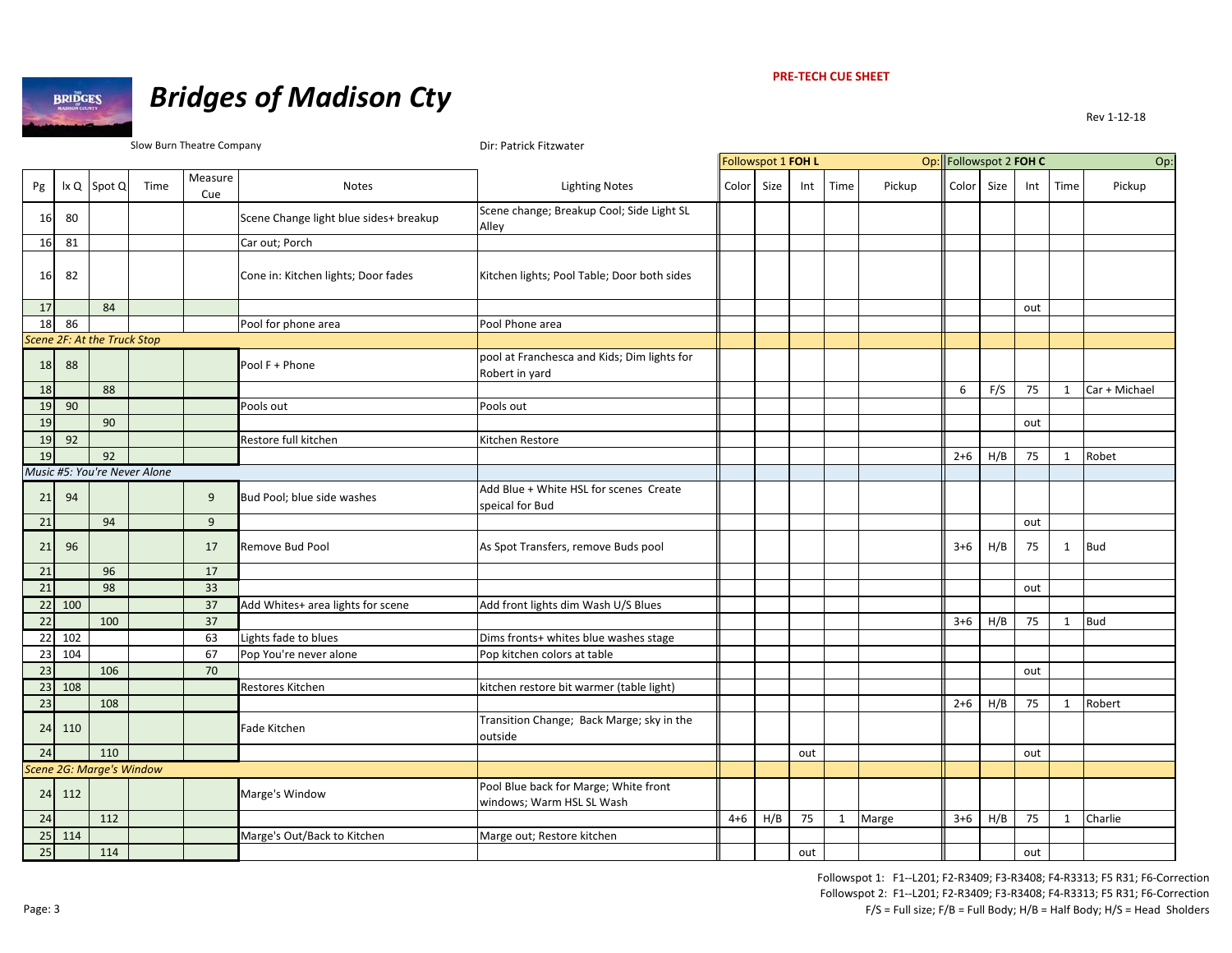

# *Bridges of Madison Cty*

Rev 1‐12‐18

Slow Burn Theatre Company **Direct Example 20** Dir: Patrick Fitzwater

|                 |                 |                               |      |                |                                                |                                                                                        | Followspot 1 FOH L |      |     |              |            | Op: Followspot 2 FOH C |      |     |              | Op:    |
|-----------------|-----------------|-------------------------------|------|----------------|------------------------------------------------|----------------------------------------------------------------------------------------|--------------------|------|-----|--------------|------------|------------------------|------|-----|--------------|--------|
| Pg              |                 | Ix Q Spot Q                   | Time | Measure<br>Cue | Notes                                          | <b>Lighting Notes</b>                                                                  | Color              | Size | Int | Time         | Pickup     | Color                  | Size | Int | Time         | Pickup |
|                 |                 | Scene 2H: The Kitchen         |      |                |                                                |                                                                                        |                    |      |     |              |            |                        |      |     |              |        |
| 25              |                 | 116                           |      |                |                                                |                                                                                        | $2+6$              | H/B  | 75  | $\mathbf{1}$ | Franchesca | $2 + 6$                | H/B  | 75  | $\mathbf{1}$ | Robert |
|                 |                 | Music #6 Another Life         |      |                |                                                |                                                                                        |                    |      |     |              |            |                        |      |     |              |        |
| 28              | 118             |                               |      |                | Build pool for Marian                          | Build a DS pool for Marian to settle into; Back<br>+ Speical Front                     |                    |      |     |              |            |                        |      |     |              |        |
| 28              | 120             |                               |      | 9              | Shift lights to Marian focus / Blue floor wash | Add Special Front full;                                                                |                    |      |     |              |            |                        |      |     |              |        |
|                 |                 | 120                           |      | $\overline{9}$ |                                                |                                                                                        |                    |      | 50  |              |            |                        |      | 50  |              |        |
| 29              | 121             |                               |      | 17             |                                                | Kitchen begins to dim down pull Marian; Blue<br>washes stage                           |                    |      |     |              |            |                        |      |     |              |        |
| 29              | $\frac{122}{2}$ |                               |      | 56             | Focus Kitchen                                  | Restore kitchen scene                                                                  |                    |      |     |              |            |                        |      |     |              |        |
| 29              |                 | 122                           |      | 56             |                                                |                                                                                        |                    |      | 75  |              |            |                        |      | 75  |              |        |
| 29              | 124             |                               |      | 73             | <b>Restore Marian</b>                          | Kitchen fades                                                                          |                    |      |     |              |            |                        |      |     |              |        |
| 29              |                 | 124                           |      | 73             |                                                |                                                                                        |                    |      | 50  |              |            |                        |      | 50  |              |        |
| 30              | 125             |                               |      | 133            |                                                | Kitchen pool light table                                                               |                    |      |     |              |            |                        |      |     |              |        |
| 30              | 126             |                               |      | 171            |                                                | Restores kitchen;                                                                      |                    |      |     |              |            |                        |      |     |              |        |
| 30              |                 | 126                           |      | 171            |                                                |                                                                                        |                    |      | 75  |              |            |                        |      | 75  |              |        |
|                 |                 | Scene 2I: Hotel Room          |      |                |                                                |                                                                                        |                    |      |     |              |            |                        |      |     |              |        |
| 30              | 128             |                               |      |                | Lightup hotel phone                            | Add pools at Fr + Bud; dim kitchen down                                                |                    |      |     |              |            |                        |      |     |              |        |
| 30              | 129             |                               |      |                | Pools for phone                                |                                                                                        |                    |      |     |              |            |                        |      |     |              |        |
| 30              | 130             |                               |      |                | Pool out                                       | restore ktichen; Bud out                                                               |                    |      |     |              |            |                        |      |     |              |        |
| 32              |                 | 132                           |      |                |                                                |                                                                                        |                    |      |     |              |            |                        |      | out |              |        |
| 32              | 134             |                               |      |                | Fade pool special (AF OUT door)                | Pull down to door frame picture; frame blues<br>+ white hsl highlight on F             |                    |      |     |              |            |                        |      |     |              |        |
| 32              |                 | 134                           |      |                |                                                |                                                                                        |                    |      | out |              |            |                        |      |     |              |        |
| 32              | 135             |                               |      |                | House out                                      |                                                                                        |                    |      |     |              |            |                        |      |     |              |        |
|                 |                 | Scene 2J: In the Car          |      |                |                                                |                                                                                        |                    |      |     |              |            |                        |      |     |              |        |
|                 |                 | Music #7: Wondering           |      |                |                                                |                                                                                        |                    |      |     |              |            |                        |      |     |              |        |
| 32              | 136             |                               |      |                | Pool Robert; cover light for scene change      | Franchesca + Kitchen deconstructs Pool for<br>Robert; Pool for Franchesca doing dishes |                    |      |     |              |            |                        |      |     |              |        |
| 32              |                 | 136                           |      |                |                                                |                                                                                        |                    |      |     |              |            | $3 + 6$                | H/B  | 75  | 1            | Robert |
| 33              | 138             |                               |      |                |                                                | X Fade pool to new Robert position                                                     |                    |      |     |              |            |                        |      |     |              |        |
| 33              |                 | 138                           |      |                |                                                |                                                                                        | $3 + 6$            | H/B  | 30  | $\mathbf{1}$ | Franchesca |                        |      |     |              |        |
|                 |                 | Scene 2K: Robert's Hotel Room |      |                |                                                |                                                                                        |                    |      |     |              |            |                        |      |     |              |        |
| 32              | 140             |                               |      |                | Pool change to hotel room                      |                                                                                        |                    |      |     |              |            |                        |      |     |              |        |
| 33              |                 | 142                           |      |                |                                                |                                                                                        |                    |      | out |              |            |                        |      |     |              |        |
| 33              | 144             |                               |      |                | Pool change                                    | Scene shift; Blue -> Wash stage wipe                                                   |                    |      |     |              |            |                        |      |     |              |        |
| 34              | 145             |                               |      |                |                                                | Add pool of light for porch bench                                                      |                    |      |     |              |            |                        |      |     |              |        |
| 34              |                 | 146                           |      |                |                                                |                                                                                        | $5 + 6$            | H/B  | 30  | $\mathbf{1}$ | Franchesca |                        |      |     |              |        |
| 34              | 148             |                               |      |                | Robert turns off the switch (out)              | Bench area darkens; pool at phone grows                                                |                    |      |     |              |            |                        |      |     |              |        |
| $\overline{34}$ |                 | 148                           |      |                |                                                |                                                                                        |                    |      |     |              |            |                        |      | out |              |        |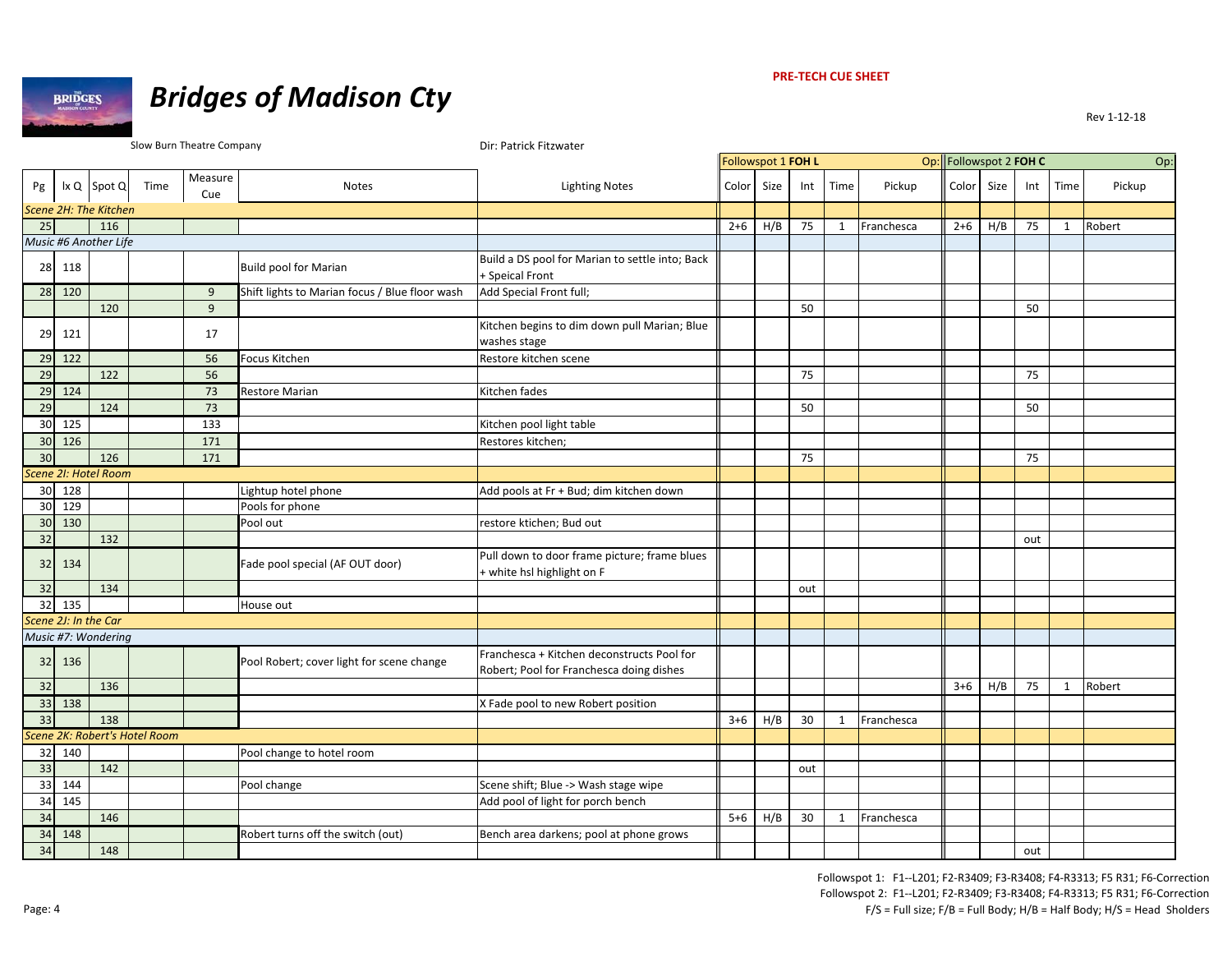

#### **PRE‐TECH CUE SHEET**

|    |            |                                |                                    | Slow Burn Theatre Company |                                      | Dir: Patrick Fitzwater                   |            |                    |     |              |            |                        |      |     |                |            |
|----|------------|--------------------------------|------------------------------------|---------------------------|--------------------------------------|------------------------------------------|------------|--------------------|-----|--------------|------------|------------------------|------|-----|----------------|------------|
|    |            |                                |                                    |                           |                                      |                                          |            | Followspot 1 FOH L |     |              |            | Op: Followspot 2 FOH C |      |     |                | Op:        |
| Pg |            | Ix Q Spot Q                    | Time                               | Measure                   | Notes                                | <b>Lighting Notes</b>                    | Color Size |                    | Int | Time         | Pickup     | Color                  | Size | Int | Time           | Pickup     |
|    |            |                                |                                    | Cue                       |                                      |                                          |            |                    |     |              |            |                        |      |     |                |            |
|    |            | Scene 2K: At The House         |                                    |                           |                                      |                                          |            |                    |     |              |            |                        |      |     |                |            |
| 34 | 150        |                                |                                    |                           | Pool for Bud                         | Bud pool light                           |            |                    |     |              |            |                        |      |     |                |            |
|    |            | Scene 2L: Bud's Hotel Room     |                                    |                           |                                      |                                          |            |                    |     |              |            |                        |      |     |                |            |
|    | 34 152     |                                |                                    |                           | Phone pools                          |                                          |            |                    |     |              |            |                        |      |     |                |            |
| 34 |            | 152                            |                                    |                           |                                      |                                          |            |                    | 75  |              |            | $1 + 6$                | H/S  | 75  | $\mathbf{1}$   | <b>Bud</b> |
| 35 | 154        |                                | $\overline{2}$                     |                           | Fade down to Bud solo                | Lag spot for Bud in the bedroom; Fra out |            |                    |     |              |            |                        |      |     |                |            |
| 35 |            | 154                            |                                    |                           |                                      |                                          |            |                    | out | 1            |            |                        |      | out | $\overline{2}$ |            |
| 35 | 156        |                                | $\overline{4}$                     |                           | Blackout                             | Blackout                                 |            |                    |     |              |            |                        |      |     |                |            |
|    |            | Scene 2M: Dawn in town         |                                    |                           |                                      |                                          |            |                    |     |              |            |                        |      |     |                |            |
|    |            | Music #8: Look At Me           |                                    |                           |                                      |                                          |            |                    |     |              |            |                        |      |     |                |            |
| 35 | 158        |                                |                                    | 9                         | Tree + Drop washes                   | <b>Build Tree + Drops</b>                |            |                    |     |              |            |                        |      |     |                |            |
| 35 | 160        |                                |                                    | 21                        | Town floor washes                    | Build town Scene Change wash             |            |                    |     |              |            |                        |      |     |                |            |
|    |            |                                | Scene 2N: Francesca's Home         |                           |                                      |                                          |            |                    |     |              |            |                        |      |     |                |            |
| 35 | 162        |                                |                                    | 42                        | Shift Home colors on spinning stiars |                                          |            |                    |     |              |            |                        |      |     |                |            |
| 35 |            | 162                            |                                    | 42                        |                                      |                                          | $2+6$      | H/B                | 75  | $\mathbf{1}$ | Franchesca |                        |      |     |                |            |
|    | 35 162.5   |                                |                                    | 51                        | Screen Door                          |                                          |            |                    |     |              |            |                        |      |     |                |            |
| 35 | 163        |                                |                                    | 55                        | Pool                                 |                                          |            |                    |     |              |            |                        |      |     |                |            |
| 35 | 164        |                                |                                    | 74                        | Shift to scene change                |                                          |            |                    |     |              |            |                        |      |     |                |            |
| 35 |            | 164                            |                                    | 74                        |                                      |                                          |            |                    | out |              |            |                        |      |     |                |            |
|    |            |                                | Scene 3: The Bridge and Town       |                           |                                      |                                          |            |                    |     |              |            |                        |      |     |                |            |
|    | $36 \ 166$ |                                |                                    | 84                        | The Morning light breakup            |                                          |            |                    |     |              |            |                        |      |     |                |            |
| 36 |            | 166                            |                                    | 84                        |                                      |                                          |            |                    |     |              |            | $3 + 6$                | H/B  | 75  | $\mathbf{1}$   | Robert     |
|    |            | Scene 3A: In the Town          |                                    |                           |                                      |                                          |            |                    |     |              |            |                        |      |     |                |            |
| 36 | 168        |                                |                                    | 106                       | Morning in the town                  |                                          |            |                    |     |              |            |                        |      |     |                |            |
| 36 |            | 168                            |                                    | 106                       |                                      |                                          |            |                    |     |              |            |                        |      | out |                |            |
| 36 |            | 170                            |                                    | 115                       |                                      |                                          | $4 + 6$    | H/B                | 75  | $\mathbf{1}$ | Franchesca |                        |      |     |                |            |
| 36 | 172        |                                |                                    | 138                       | Scene change blues                   |                                          |            |                    |     |              |            |                        |      |     |                |            |
| 37 | 173        |                                |                                    | 157                       | Flies                                |                                          |            |                    |     |              |            |                        |      |     |                |            |
| 37 | 174        |                                |                                    | 170                       | Shift bridge morning (mag-> yellow)  |                                          |            |                    |     |              |            |                        |      |     |                |            |
|    |            | <b>Scene 4: Roseman Bridge</b> |                                    |                           |                                      |                                          |            |                    |     |              |            |                        |      |     |                |            |
| 38 | 176        |                                |                                    |                           | The Bridge light                     |                                          |            |                    |     |              |            |                        |      |     |                |            |
| 38 |            | 176                            |                                    |                           |                                      |                                          |            |                    |     |              |            | $3+6$                  | H/B  | 75  | $\mathbf{1}$   | Robert     |
|    |            |                                | Music #9: the world inside A Frame |                           |                                      |                                          |            |                    |     |              |            |                        |      |     |                |            |
|    | 39 178     |                                |                                    | 33                        | Pool light for pic                   |                                          |            |                    |     |              |            |                        |      |     |                |            |
| 39 | 180        |                                |                                    | 70                        | Right there Red sky fills            |                                          |            |                    |     |              |            |                        |      |     |                |            |
| 40 | 181        |                                |                                    | 83                        | Tone down                            |                                          |            |                    |     |              |            |                        |      |     |                |            |
| 40 | 182        |                                |                                    | 87                        | Pool of light for pic                |                                          |            |                    |     |              |            |                        |      |     |                |            |
| 40 | 184        |                                |                                    | 96                        | restore                              |                                          |            |                    |     |              |            |                        |      |     |                |            |
| 41 | 186        |                                |                                    |                           | Make you happy                       | Cools                                    |            |                    |     |              |            |                        |      |     |                |            |
|    |            |                                | Music #9a: Stair Fair Transition   |                           |                                      |                                          |            |                    |     |              |            |                        |      |     |                |            |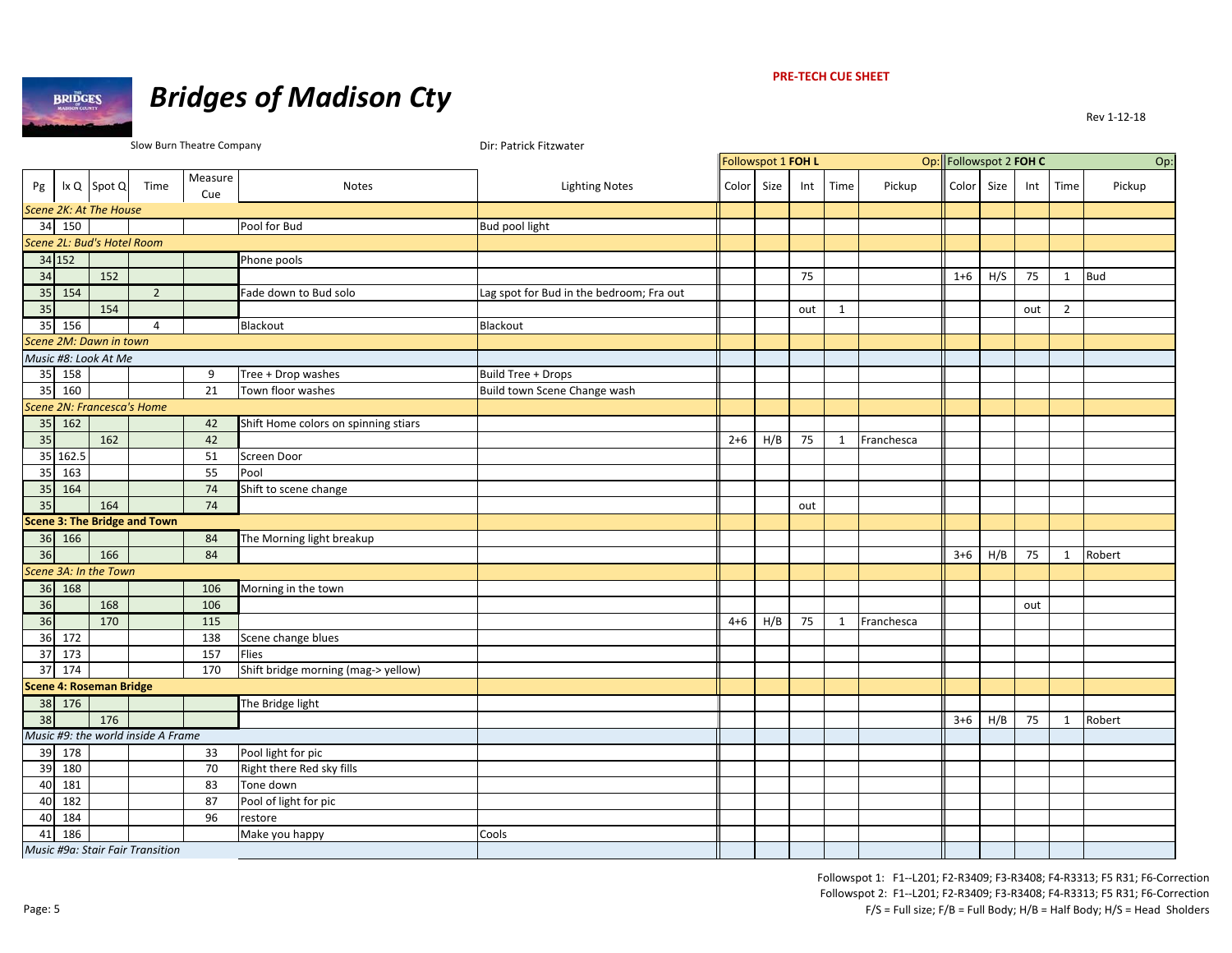

#### **PRE‐TECH CUE SHEET**

|    |                                |                          |                                   | Slow Burn Theatre Company                                |                                    | Dir: Patrick Fitzwater |         |                    |     |              |               |                        |      |     |              |            |
|----|--------------------------------|--------------------------|-----------------------------------|----------------------------------------------------------|------------------------------------|------------------------|---------|--------------------|-----|--------------|---------------|------------------------|------|-----|--------------|------------|
|    |                                |                          |                                   |                                                          |                                    |                        |         | Followspot 1 FOH L |     |              |               | Op: Followspot 2 FOH C |      |     |              | Op:        |
| Pg |                                | Ix Q Spot Q              | Time                              | Measure<br>Cue                                           | Notes                              | <b>Lighting Notes</b>  | Color   | Size               | Int | Time         | Pickup        | Color <sup>1</sup>     | Size | Int | Time         | Pickup     |
|    | 42 188                         |                          |                                   |                                                          | Scene change                       |                        |         |                    |     |              |               |                        |      |     |              |            |
| 42 |                                | 188                      |                                   |                                                          |                                    |                        |         |                    | out |              |               |                        |      | out |              |            |
| 42 | 190                            |                          |                                   |                                                          | Blackout                           |                        |         |                    |     |              |               |                        |      |     |              |            |
|    |                                | Scene 4A: The State Fair |                                   |                                                          |                                    |                        |         |                    |     |              |               |                        |      |     |              |            |
|    | 43 192                         |                          |                                   |                                                          | In the pen                         |                        |         |                    |     |              |               |                        |      |     |              |            |
| 43 |                                | 192                      |                                   |                                                          |                                    |                        | 6       | H/B                | 75  | 1            | Carolyn       | 6                      | H/B  | 75  | $\mathbf{1}$ | <b>Bud</b> |
| 43 |                                | 194                      |                                   |                                                          |                                    |                        |         |                    | out |              |               |                        |      | out |              |            |
| 43 | 196                            |                          |                                   |                                                          | Freze moment on bud                |                        |         |                    |     |              |               |                        |      |     |              |            |
| 43 | 198                            |                          |                                   |                                                          | Blue change lights                 |                        |         |                    |     |              |               |                        |      |     |              |            |
|    |                                |                          |                                   | <b>Scene 5: The Second Evening At Franchesca's House</b> |                                    |                        |         |                    |     |              |               |                        |      |     |              |            |
|    | 44 200                         |                          |                                   |                                                          | <b>Blue house lights</b>           |                        |         |                    |     |              |               |                        |      |     |              |            |
| 44 |                                | 200                      |                                   |                                                          |                                    |                        | $2+6$   | H/B                | 75  | $\mathbf{1}$ | Franchesca    | $2 + 6$                | H/B  | 75  | $\mathbf{1}$ | Robert     |
| 44 |                                | 202                      |                                   |                                                          |                                    |                        |         |                    |     |              |               |                        |      | out |              |            |
|    |                                |                          | Scene 5A: Bud at a Payphone       |                                                          |                                    |                        |         |                    |     |              |               |                        |      |     |              |            |
|    | 44 204                         |                          |                                   |                                                          | Pool Bud + Franchesca              |                        |         |                    |     |              |               |                        |      |     |              |            |
| 44 |                                | 204                      |                                   |                                                          |                                    |                        |         |                    |     |              |               | $3+6$                  | H/B  | 75  | $\mathbf{1}$ | <b>Bud</b> |
|    | 44 206                         |                          |                                   |                                                          | Fade to pinks                      |                        |         |                    |     |              |               |                        |      |     |              |            |
| 44 |                                | 206                      |                                   |                                                          |                                    |                        |         |                    | out |              |               |                        |      | out |              |            |
|    |                                | Scene 5B: Bud at the Bar |                                   |                                                          |                                    |                        |         |                    |     |              |               |                        |      |     |              |            |
|    |                                |                          | Music #10: Something from a Dream |                                                          |                                    |                        |         |                    |     |              |               |                        |      |     |              |            |
|    | 45 208                         |                          |                                   | $\overline{4}$                                           | Pull life into bar                 |                        |         |                    |     |              |               |                        |      |     |              |            |
| 45 |                                | 208                      |                                   | $\overline{4}$                                           |                                    |                        |         |                    |     |              |               | $3+6$                  | H/B  | 75  | 3            | <b>Bud</b> |
|    | 45 210                         |                          |                                   | 37                                                       | Pool light for Michael and Carolyn |                        |         |                    |     |              |               |                        |      |     |              |            |
| 45 |                                | 210                      |                                   | 37                                                       |                                    |                        | $1 + 6$ | F/S                | 75  | 1            | Car + Michael |                        |      | 25  |              |            |
|    | 45 212                         |                          |                                   | 40                                                       | <b>Restore Bar</b>                 |                        |         |                    |     |              |               |                        |      |     |              |            |
| 46 |                                | 212                      |                                   | 40                                                       |                                    |                        |         |                    |     |              |               |                        |      | 75  |              |            |
|    | $46 \overline{\smash{)}214}$   |                          |                                   | 42                                                       | Fade Michael and Carolyn Pool      |                        |         |                    |     |              |               |                        |      |     |              |            |
| 46 |                                | 214                      |                                   | 42                                                       |                                    |                        |         |                    | out |              |               |                        |      |     |              |            |
|    |                                | Scene 5C: Add Bathroom   |                                   |                                                          |                                    |                        |         |                    |     |              |               |                        |      |     |              |            |
|    | 46 216                         |                          |                                   | 45                                                       | Add Tub Light                      |                        |         |                    |     |              |               |                        |      |     |              |            |
|    | 46 218                         |                          |                                   | 58                                                       | Tub out + new pool Bud DC          |                        |         |                    |     |              |               |                        |      |     |              |            |
|    | 46 220                         |                          | $\overline{3}$                    | 64                                                       | Blackout                           |                        |         |                    |     |              |               |                        |      |     |              |            |
| 46 |                                | 220                      |                                   | 64                                                       |                                    |                        |         |                    |     |              |               |                        |      | out | 1            |            |
|    |                                |                          | Music #10a: Kitchen Transition #2 |                                                          |                                    |                        |         |                    |     |              |               |                        |      |     |              |            |
|    | $46 \overline{\smash{)}\ 222}$ |                          |                                   |                                                          | Backdrop + tree                    |                        |         |                    |     |              |               |                        |      |     |              |            |
|    | 46 224                         |                          |                                   |                                                          | Kitchen light                      |                        |         |                    |     |              |               |                        |      |     |              |            |
| 46 |                                | 224                      |                                   |                                                          |                                    |                        |         |                    |     |              |               | $1 + 6$                | H/B  | 75  | 1            | Robert     |
| 46 |                                | 226                      |                                   |                                                          |                                    |                        | $2 + 6$ | H/B                | 75  | $\mathbf{1}$ | Franchesca    |                        |      |     |              |            |
|    | 48 228                         |                          |                                   |                                                          | Add Marge Pool                     |                        |         |                    |     |              |               |                        |      |     |              |            |
| 48 |                                | 228                      |                                   |                                                          |                                    |                        |         |                    |     |              |               |                        |      | out |              |            |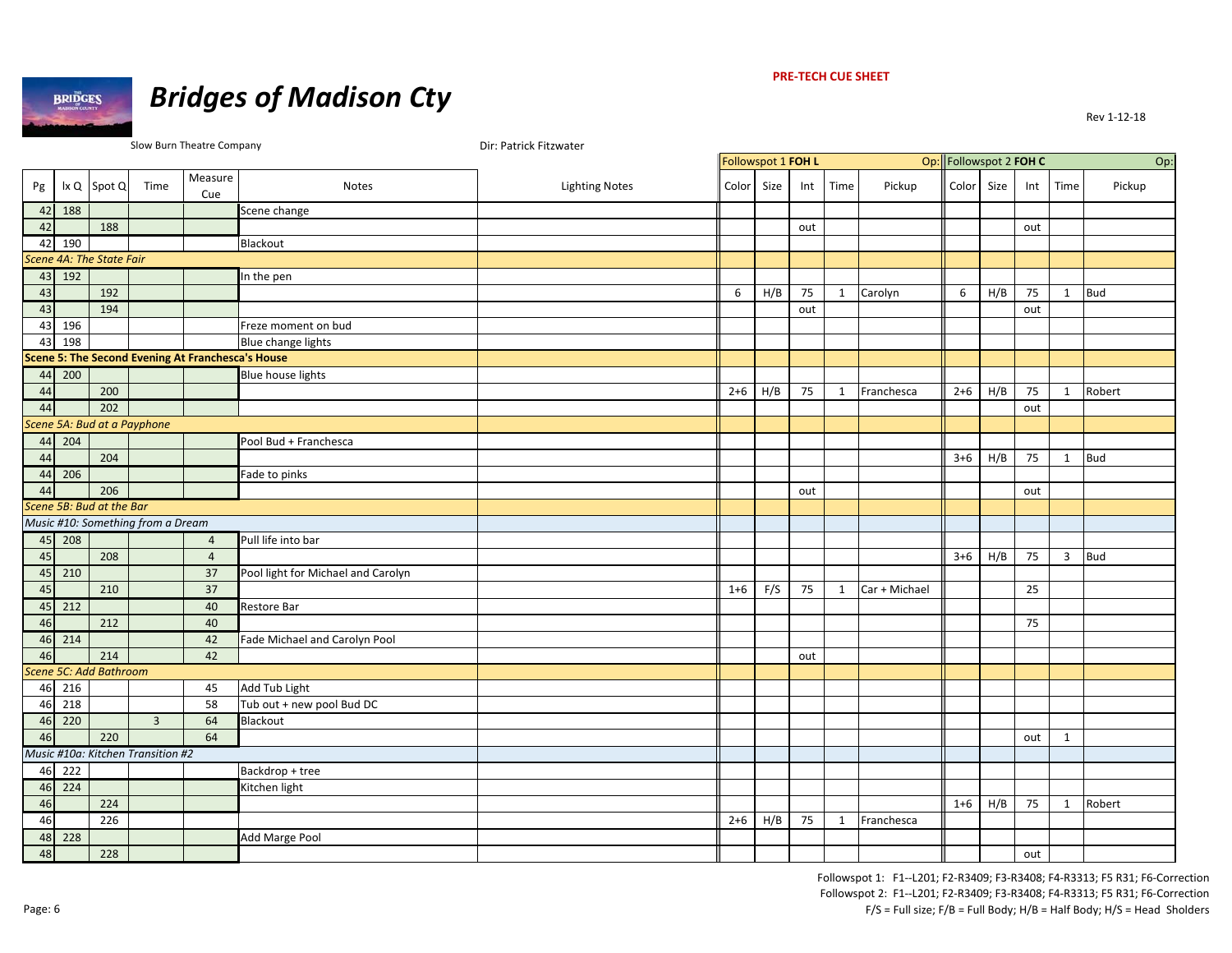



|    |                                    |                      |                                        | Slow Burn Theatre Company |                                                    | Dir: Patrick Fitzwater                 |                    |      |     |              |                              |                        |      |     |      |         |
|----|------------------------------------|----------------------|----------------------------------------|---------------------------|----------------------------------------------------|----------------------------------------|--------------------|------|-----|--------------|------------------------------|------------------------|------|-----|------|---------|
|    |                                    |                      |                                        |                           |                                                    |                                        | Followspot 1 FOH L |      |     |              |                              | Op: Followspot 2 FOH C |      |     |      | Op:     |
| Pg |                                    | $ x Q $ Spot $Q$     | Time                                   | Measure<br>Cue            | Notes                                              | <b>Lighting Notes</b>                  | Color              | Size | Int | Time         | Pickup                       | Color                  | Size | Int | Time | Pickup  |
|    | 48 230                             |                      |                                        |                           | Marge Face pool                                    |                                        |                    |      |     |              |                              |                        |      |     |      |         |
|    |                                    |                      | Scene 5D: Marge's House Add            |                           |                                                    |                                        |                    |      |     |              |                              |                        |      |     |      |         |
|    | 49 232                             |                      |                                        |                           | Marge Dims                                         |                                        |                    |      |     |              |                              |                        |      |     |      |         |
| 49 |                                    | 232                  |                                        |                           |                                                    |                                        |                    |      |     |              |                              | $2+6$                  | H/B  | 74  | 1    | Robert  |
|    |                                    | Music #10b: Big Band |                                        |                           |                                                    |                                        |                    |      |     |              |                              |                        |      |     |      |         |
|    |                                    |                      | Music #11: Get Closer/Falling into you |                           |                                                    |                                        |                    |      |     |              |                              |                        |      |     |      |         |
|    | 50 234                             |                      |                                        | 4                         | Add Marge Pool                                     |                                        |                    |      |     |              |                              |                        |      |     |      |         |
|    | 51 236                             |                      | 8                                      | 29                        | Marge Exits                                        |                                        |                    |      |     |              |                              |                        |      |     |      |         |
|    | 52 238                             |                      |                                        | 90                        | Franchesca Sings color shift                       |                                        |                    |      |     |              |                              |                        |      |     |      |         |
|    | 52 240                             |                      |                                        | 137                       | This is what I want color shift warm               |                                        |                    |      |     |              |                              |                        |      |     |      |         |
|    | $52 \overline{\smash{)}242}$       |                      |                                        | 150                       | Pull into pool                                     |                                        |                    |      |     |              |                              |                        |      |     |      |         |
| 52 |                                    | 242                  |                                        | 150                       |                                                    |                                        |                    |      | 50  |              |                              |                        |      | 50  |      |         |
|    | 52 244                             |                      |                                        | 156                       | Blackout                                           |                                        |                    |      |     |              |                              |                        |      |     |      |         |
| 52 |                                    | 244                  |                                        | 156                       |                                                    |                                        |                    |      | out |              |                              |                        |      | out |      |         |
|    | <b>Intermission</b>                |                      |                                        |                           |                                                    |                                        |                    |      |     |              |                              |                        |      |     |      |         |
|    | 52 246                             |                      |                                        |                           | <b>Intermission Lights</b>                         |                                        |                    |      |     |              |                              |                        |      |     |      |         |
|    | 53 248                             |                      |                                        |                           | House 1/2                                          |                                        |                    |      |     |              |                              |                        |      |     |      |         |
|    | 53 250                             |                      |                                        |                           | House out                                          |                                        |                    |      |     |              |                              |                        |      |     |      |         |
|    | 53 252                             |                      |                                        |                           | Blackout                                           |                                        |                    |      |     |              |                              |                        |      |     |      |         |
|    |                                    |                      | Scene 1: The Third Morning/The Fair    |                           |                                                    |                                        |                    |      |     |              |                              |                        |      |     |      |         |
|    |                                    |                      |                                        |                           | Music #12: State Road 21/The Real World/Who We Are |                                        |                    |      |     |              |                              |                        |      |     |      |         |
|    | 53 254                             |                      |                                        | A17                       | <b>Full Scene lights</b>                           |                                        |                    |      |     |              |                              |                        |      |     |      |         |
| 53 |                                    | 256                  |                                        | A25                       |                                                    |                                        | $5 + 6$            | H/B  | 75  | $\mathbf{1}$ | Singer                       |                        |      |     |      |         |
|    | 53 258                             |                      |                                        | A52                       | Shift to Paddock                                   |                                        |                    |      |     |              |                              |                        |      |     |      |         |
| 53 |                                    | 258                  |                                        | A52                       |                                                    |                                        |                    |      | out |              | Hold postion<br>walkout fade | $3+6$                  | H/B  | 75  | 1    | Michael |
|    | 54 260                             |                      |                                        | A120                      | Pool Carolyn + CS                                  |                                        |                    |      |     |              |                              |                        |      |     |      |         |
| 54 |                                    | 260                  |                                        | A120                      |                                                    |                                        | $4 + 6$            | H/B  | 75  | $\mathbf{1}$ | Carolyn                      |                        |      |     |      |         |
|    | 54 261                             |                      |                                        | A136                      | Pull CS                                            |                                        |                    |      |     |              |                              |                        |      |     |      |         |
|    | 54 262                             |                      |                                        | A145                      | Pull paddocks                                      |                                        |                    |      |     |              |                              |                        |      |     |      |         |
|    | 55 264                             |                      |                                        | A153                      | Brighten Stage Side for Bud                        |                                        |                    |      |     |              |                              |                        |      |     |      |         |
| 55 |                                    | 264                  |                                        | A153                      |                                                    |                                        |                    |      | out |              |                              |                        |      | out |      |         |
|    | 55 266                             |                      |                                        | A171                      | Scenes fade; pool for family fight                 |                                        |                    |      |     |              |                              |                        |      |     |      |         |
| 56 |                                    | 268                  |                                        | A188                      | Fast pickup                                        |                                        | $5 + 6$            | H/B  | 75  | $\mathbf{1}$ | Singer                       |                        |      |     |      |         |
|    | 56 269                             |                      |                                        | A196                      | Pool Light family fight fades                      |                                        |                    |      |     |              |                              |                        |      |     |      |         |
|    | 56 270                             |                      |                                        | A200                      | Pool Bud Alone; Pool Singer; Transition            | Cyc out                                |                    |      |     |              |                              |                        |      |     |      |         |
|    |                                    |                      | Scene 1A: Franchesca's Bedroom         |                           |                                                    |                                        |                    |      |     |              |                              |                        |      |     |      |         |
|    | $56 \overline{\smash{\big)}\ 272}$ |                      |                                        | A203                      | As Bed Lands                                       | Full Bed light; cyc is night with reds |                    |      |     |              |                              |                        |      |     |      |         |
| 56 |                                    | 272                  |                                        | A203                      |                                                    |                                        |                    |      | out |              |                              | $2+6$                  | H/B  | 50  | 1    | Robert  |
|    | 56 274                             |                      |                                        | 101                       | <b>Build Bedroom</b>                               |                                        |                    |      |     |              |                              |                        |      |     |      |         |
|    |                                    |                      |                                        |                           |                                                    |                                        |                    |      |     |              |                              |                        |      |     |      |         |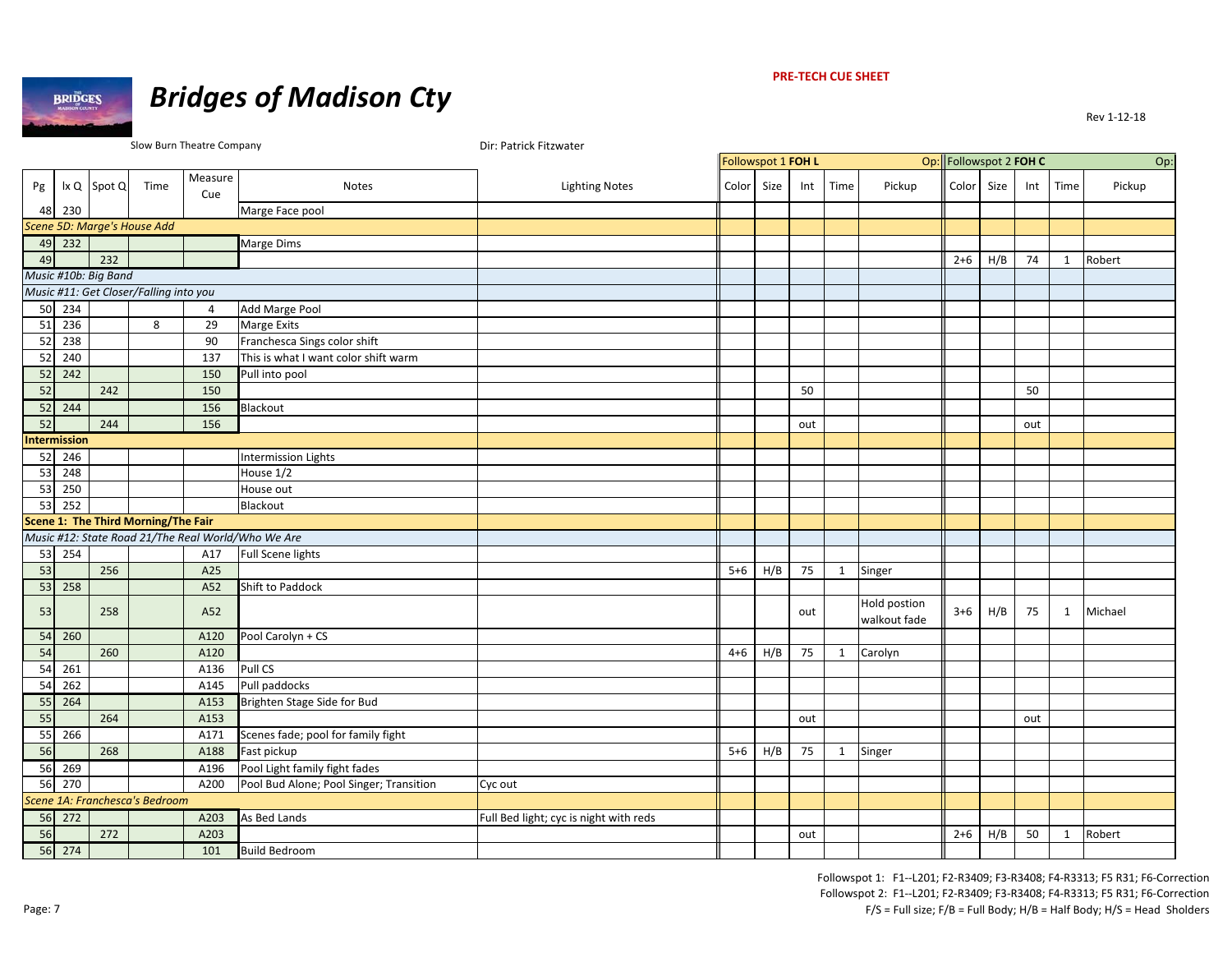

#### **PRE‐TECH CUE SHEET**

|    |                |                             |                                        | Slow Burn Theatre Company |                                 | Dir: Patrick Fitzwater       |         |                    |     |                |              |                        |      |     |              |            |
|----|----------------|-----------------------------|----------------------------------------|---------------------------|---------------------------------|------------------------------|---------|--------------------|-----|----------------|--------------|------------------------|------|-----|--------------|------------|
|    |                |                             |                                        |                           |                                 |                              |         | Followspot 1 FOH L |     |                |              | Op: Followspot 2 FOH C |      |     |              | Op:        |
| Pg |                | Ix Q Spot Q                 | Time                                   | Measure<br>Cue            | Notes                           | <b>Lighting Notes</b>        | Color   | Size               | Int | Time           | Pickup       | Color                  | Size | Int | Time         | Pickup     |
| 56 |                | 274                         |                                        | 101                       |                                 |                              | $2+6$   | H/S                | 50  |                | 2 Franchesca |                        |      |     |              |            |
|    | 57 276         |                             |                                        | 141                       | Cast Crosses Stage              | Blue X Lights for state fair |         |                    |     |                |              |                        |      |     |              |            |
|    | 57 278         |                             |                                        | 149                       | Restore Bed night pool          |                              |         |                    |     |                |              |                        |      |     |              |            |
|    | 57 280         |                             |                                        | 188                       | Bedroom day light               |                              |         |                    |     |                |              |                        |      |     |              |            |
|    | 59 282         |                             | $\overline{3}$                         |                           | <b>Transition light</b>         |                              |         |                    |     |                |              |                        |      |     |              |            |
| 59 |                | 282                         |                                        |                           |                                 |                              |         |                    | out | 1              |              |                        |      | out | $\mathbf{1}$ |            |
|    |                | <b>Music 21A Transition</b> |                                        |                           |                                 |                              |         |                    |     |                |              |                        |      |     |              |            |
|    | 60 284         |                             | $\overline{3}$                         |                           | Interstitsal light              |                              |         |                    |     |                |              |                        |      |     |              |            |
|    |                |                             | Scene 2: The Kitchen / Des Moines      |                           |                                 |                              |         |                    |     |                |              |                        |      |     |              |            |
|    | $60 \quad 286$ |                             | 3/5                                    |                           | Kitchen Light                   |                              |         |                    |     |                |              |                        |      |     |              |            |
| 60 |                | 286                         |                                        |                           |                                 |                              | 6       | H/B                | 75  | 1              | Franchesca   | 6                      | H/B  | 75  | 1            | Robert     |
|    |                | Music #22: Almost Real      |                                        |                           |                                 |                              |         |                    |     |                |              |                        |      |     |              |            |
|    | 61 288         |                             | 5/10                                   | 8                         | Pool Table tight                |                              |         |                    |     |                |              |                        |      |     |              |            |
|    | 61 290         |                             |                                        | 47                        | Blues wash                      |                              |         |                    |     |                |              |                        |      |     |              |            |
|    |                | 290                         |                                        | 47                        |                                 |                              |         |                    |     |                |              |                        |      | out | 3            |            |
|    | 61 292         |                             |                                        | 68                        | Pool Chiara                     |                              |         |                    |     |                |              |                        |      |     |              |            |
| 61 | 294            |                             |                                        | 79                        | Move Pool for Franchesca        |                              |         |                    |     |                |              |                        |      |     |              |            |
|    | 62 296         |                             |                                        | 103                       | Pablo Appears                   |                              |         |                    |     |                |              |                        |      |     |              |            |
| 62 |                | 296                         |                                        | 103                       |                                 |                              |         |                    |     |                |              | $1 + 6$                | H/S  | 50  | 1            | Pablo      |
| 62 | 297            |                             |                                        | 138                       | Chiara pool dim                 |                              |         |                    |     |                |              |                        |      |     |              |            |
|    | 62 297.5       |                             |                                        | 151                       | chirara out                     |                              |         |                    |     |                |              |                        |      |     |              |            |
| 62 | 298            |                             |                                        | 179                       | Pool Chira dance                |                              |         |                    |     |                |              |                        |      |     |              |            |
| 62 |                | 300                         |                                        | 200                       |                                 |                              |         |                    |     |                |              |                        |      | out | 3            |            |
| 62 | 302            |                             |                                        | 207                       | Chirara pool out                |                              |         |                    |     |                |              |                        |      |     |              |            |
| 62 | 304            |                             |                                        | 211                       | Cyc shift light                 |                              |         |                    |     |                |              |                        |      |     |              |            |
|    | 62 306         |                             |                                        | 225                       | Cyc + pool shifts               |                              |         |                    |     |                |              |                        |      |     |              |            |
| 62 |                | 306                         |                                        | 225                       |                                 |                              |         |                    |     |                |              | $4 + 6$                | H/S  | 50  | 1            | <b>Bud</b> |
|    | 63 308         |                             |                                        | 254                       |                                 |                              |         |                    |     |                |              |                        |      | out | $\mathbf 0$  |            |
| 63 | 310            |                             |                                        | 260                       | Sky falls to light blue/ Change |                              |         |                    |     |                |              |                        |      |     |              |            |
|    | 63 312         |                             |                                        | 268                       | At Café                         |                              |         |                    |     |                |              |                        |      |     |              |            |
| 63 |                | 312                         |                                        | 268                       |                                 |                              |         |                    | out | $\overline{2}$ |              |                        |      |     |              |            |
|    |                |                             | Scene 2B: A Restraunt in Des Moines    |                           |                                 |                              |         |                    |     |                |              |                        |      |     |              |            |
|    | 63 314         |                             |                                        | 271                       | Restraunt booth                 |                              |         |                    |     |                |              |                        |      |     |              |            |
| 63 |                | 314                         |                                        | 271                       |                                 |                              | $1 + 6$ | H/B                | 75  | 1              | Franchesca   | $1 + 6$                | H/B  | 75  | $\mathbf{1}$ | Robert     |
|    |                |                             | Music #13a: Marge & Charlie Transition |                           |                                 |                              |         |                    |     |                |              |                        |      |     |              |            |
|    |                | Scene 2C: Charlie's House   |                                        |                           |                                 |                              |         |                    |     |                |              |                        |      |     |              |            |
|    | 64 316         |                             |                                        |                           | <b>Transition light</b>         |                              |         |                    |     |                |              |                        |      |     |              |            |
| 64 |                | 316                         |                                        |                           |                                 |                              |         |                    | out |                |              |                        |      | out |              |            |
|    | 64 318         |                             |                                        |                           | Charlie & Marge House           |                              |         |                    |     |                |              |                        |      |     |              |            |
| 64 |                | 318                         |                                        |                           |                                 |                              |         | $4+6$ H/B          | 75  |                | 1 Marge      | $3+6$ H/B              |      | 75  | 1            | Charlie    |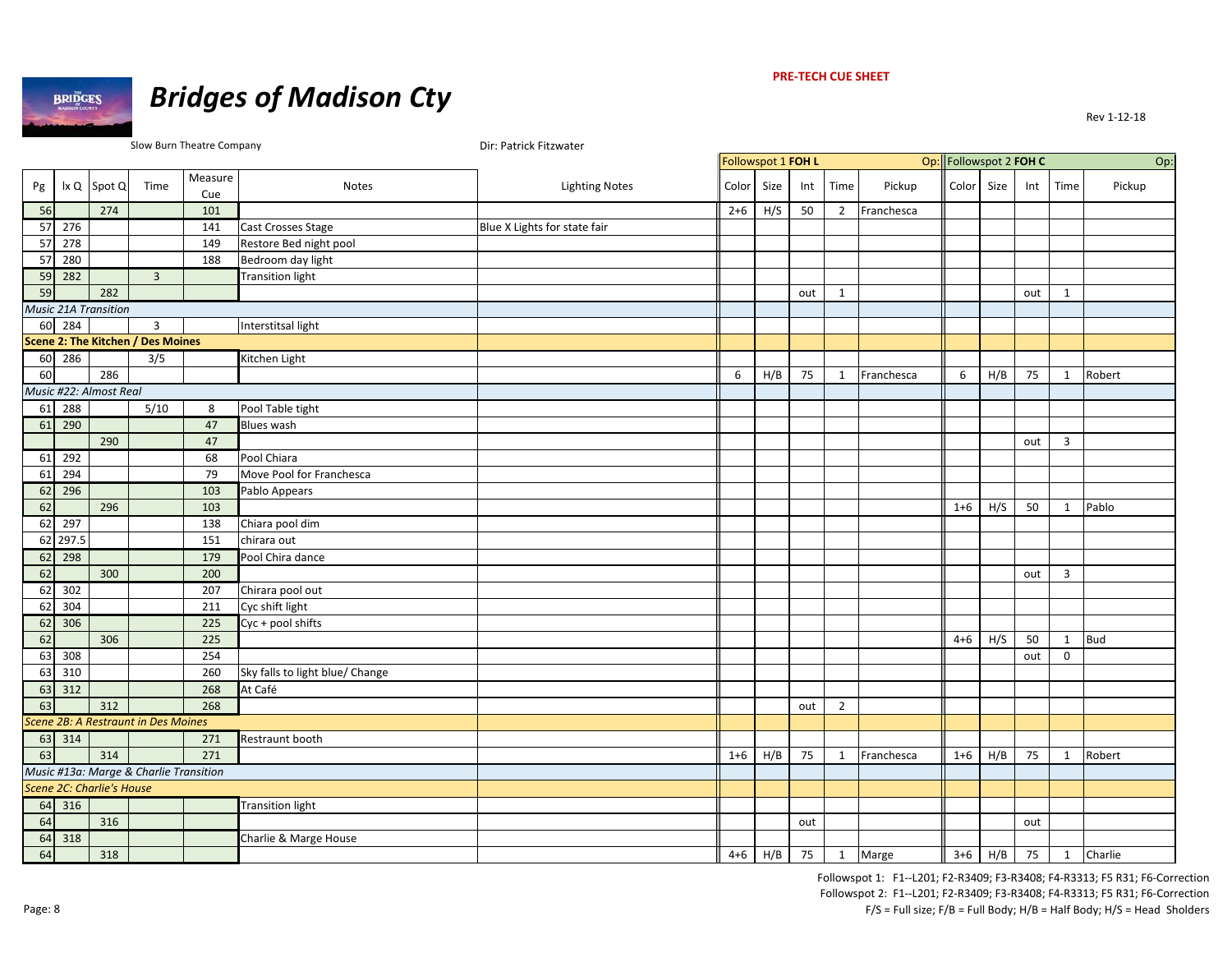

#### **PRE‐TECH CUE SHEET**

|    |                            |                                |      | Slow Burn Theatre Company                        |                            | Dir: Patrick Fitzwater        |         |                    |     |                |            |                        |      |              |              |        |
|----|----------------------------|--------------------------------|------|--------------------------------------------------|----------------------------|-------------------------------|---------|--------------------|-----|----------------|------------|------------------------|------|--------------|--------------|--------|
|    |                            |                                |      |                                                  |                            |                               |         | Followspot 1 FOH L |     |                |            | Op: Followspot 2 FOH C |      |              |              | Op:    |
| Pg |                            | Ix Q Spot Q                    | Time | Measure<br>Cue                                   | <b>Notes</b>               | <b>Lighting Notes</b>         | Color   | Size               | Int | Time           | Pickup     | Color                  | Size | Int          | Time         | Pickup |
|    | 66 320                     |                                |      |                                                  | <b>Transition light</b>    |                               |         |                    |     |                |            |                        |      |              |              |        |
| 66 |                            | 320                            |      |                                                  |                            |                               |         |                    | out |                |            |                        |      | out          |              |        |
|    |                            | Music #13b: Back to Bed        |      |                                                  |                            |                               |         |                    |     |                |            |                        |      |              |              |        |
|    |                            |                                |      | <b>Scene 3: The Evening Francesca's Bedroom</b>  |                            |                               |         |                    |     |                |            |                        |      |              |              |        |
|    | $67 \overline{\smash)322}$ |                                |      |                                                  | Pool bed                   |                               |         |                    |     |                |            |                        |      |              |              |        |
| 67 |                            | 322                            |      |                                                  |                            |                               | $2+6$   | H/S                | 75  | $\mathbf{1}$   | Franchesca | $2+6$                  | H/S  | 75           | $\mathbf{1}$ | Robert |
|    | $67 \overline{)324}$       |                                | 5    |                                                  | Pool Payphone              |                               |         |                    |     |                |            |                        |      |              |              |        |
|    | 67 325                     |                                |      |                                                  | Face pool for acting       | Face light phone, no pool bed |         |                    |     |                |            |                        |      |              |              |        |
|    |                            | Scene 3A: At the Payphone      |      |                                                  |                            |                               |         |                    |     |                |            |                        |      |              |              |        |
|    | 68 326                     |                                |      |                                                  | <b>Bud Fades</b>           |                               |         |                    |     |                |            |                        |      |              |              |        |
|    | 68 327                     |                                |      |                                                  | They kiss                  | Phone pool fades              |         |                    |     |                |            |                        |      |              |              |        |
|    |                            |                                |      | Music #14: Before and After You/ A Million Miles |                            |                               |         |                    |     |                |            |                        |      |              |              |        |
|    | 69 327.5                   |                                |      | 27                                               | Bed pool                   |                               |         |                    |     |                |            |                        |      |              |              |        |
|    | 69 327.9                   |                                |      | 47                                               | pools move                 |                               |         |                    |     |                |            |                        |      |              |              |        |
|    | 69 328                     |                                |      | 61                                               | Build stars + deck blues   |                               |         |                    |     |                |            |                        |      |              |              |        |
|    | 70 328.2                   |                                |      | 65                                               | pools move                 |                               |         |                    |     |                |            |                        |      |              |              |        |
|    | 70 328.5                   |                                |      | 76                                               | pools move                 |                               |         |                    |     |                |            |                        |      |              |              |        |
|    | 71 330                     |                                |      | 92                                               | Song breakdown dim         |                               |         |                    |     |                |            |                        |      |              |              |        |
|    | 71 331.5                   |                                |      | 111                                              | Pools move                 |                               |         |                    |     |                |            |                        |      |              |              |        |
|    | 71 332                     |                                |      | 114                                              | Restore Stars and blue     |                               |         |                    |     |                |            |                        |      |              |              |        |
|    | 71 333                     |                                |      | 125                                              |                            |                               |         |                    |     |                |            |                        |      |              |              |        |
|    | 72 334                     |                                |      | 129                                              | Fall to finale pose        |                               |         |                    |     |                |            |                        |      |              |              |        |
| 72 |                            | 334                            |      | 129                                              |                            |                               |         |                    | out | $\overline{3}$ |            |                        |      | out          | 3            |        |
|    | 72 336                     |                                |      | 130                                              | To Bed                     |                               |         |                    |     |                |            |                        |      |              |              |        |
|    | 72 338                     |                                |      | 138                                              | Blackout                   |                               |         |                    |     |                |            |                        |      |              |              |        |
|    |                            | <b>Scene 4: Friday Morning</b> |      |                                                  |                            |                               |         |                    |     |                |            |                        |      |              |              |        |
|    | 73 340                     |                                |      |                                                  | <b>Morning Light</b>       |                               |         |                    |     |                |            |                        |      |              |              |        |
| 73 |                            | 340                            |      |                                                  |                            |                               | $2 + 6$ | H/B                | 75  | 1              | Franchesca | $2+6$                  | H/B  | 75           | $\mathbf{1}$ | Robert |
|    | 73 341                     |                                |      |                                                  | Lights open wide (noon)    |                               |         |                    |     |                |            |                        |      |              |              |        |
|    | 74 342                     |                                |      |                                                  | Transition pool to Kitchen |                               |         |                    |     |                |            |                        |      |              |              |        |
|    |                            | Scene 4A: The Kitchen          |      |                                                  |                            |                               |         |                    |     |                |            |                        |      |              |              |        |
| 74 |                            | 344                            |      |                                                  |                            |                               |         |                    |     |                |            |                        |      | out          |              |        |
|    | 74 346                     |                                |      |                                                  | To Downstairs doorway      |                               |         |                    |     |                |            |                        |      |              |              |        |
| 74 |                            | 346                            |      |                                                  |                            |                               |         |                    | out |                |            |                        |      |              |              |        |
|    | 74 348                     |                                |      |                                                  | Pulls into Franchesca      |                               |         |                    |     |                |            |                        |      |              |              |        |
| 74 |                            | 348                            |      |                                                  |                            |                               | 6       | H/B                | 50  | $\mathbf{1}$   | Franchesca |                        |      |              |              |        |
|    | 74 350                     |                                |      |                                                  | Dim Kitchen Evening        |                               |         |                    |     |                |            |                        |      |              |              |        |
|    |                            | Scene 4B: Kitchen evening      |      |                                                  |                            |                               |         |                    |     |                |            |                        |      |              |              |        |
| 74 | 352                        |                                |      |                                                  | As Kids enter house        |                               |         |                    |     |                |            |                        |      |              |              |        |
| 76 |                            | 354                            |      |                                                  |                            |                               |         |                    |     |                |            |                        |      | $3+6$ H/B 75 | 1 Bud        |        |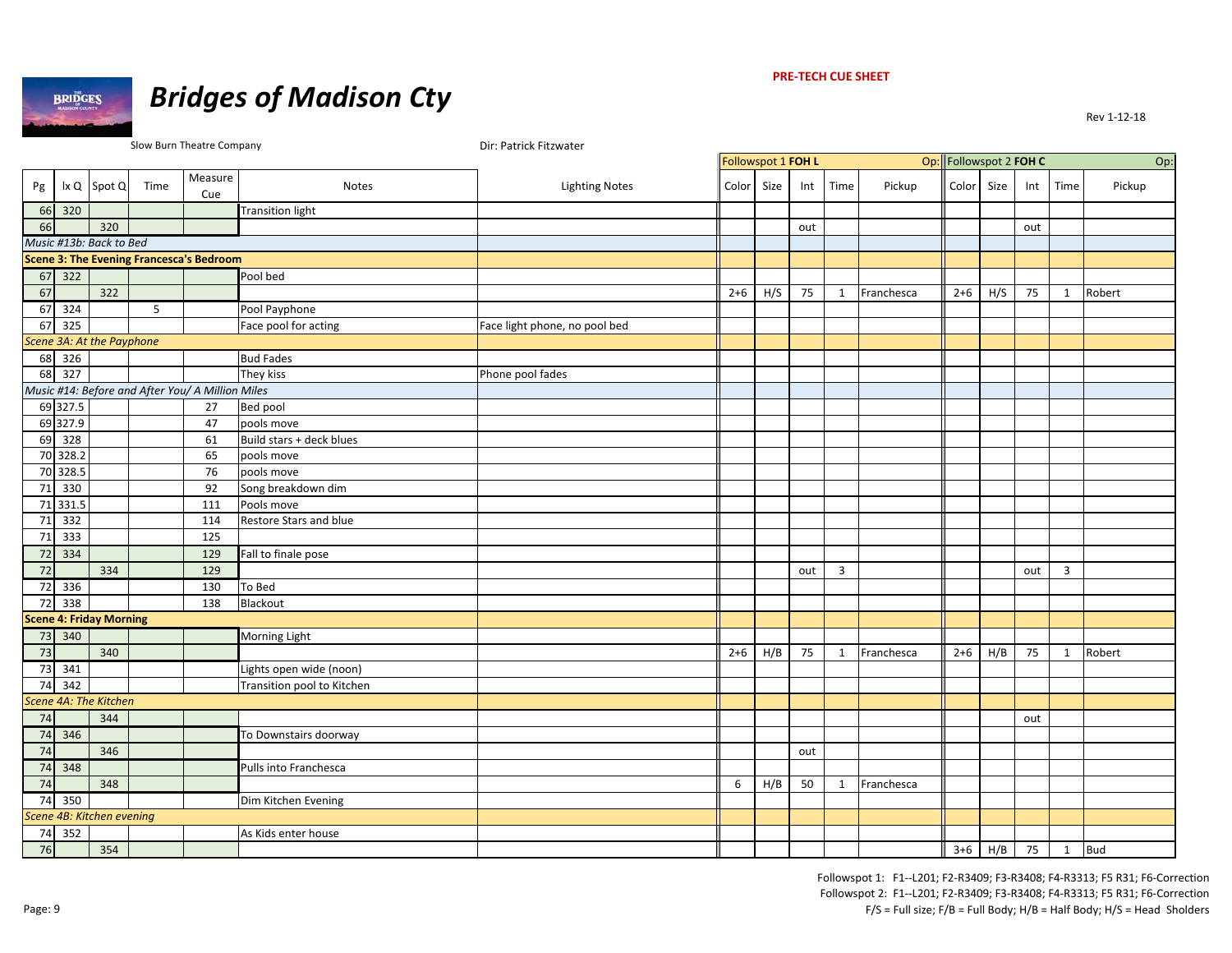**BRIDGES** 

# *Bridges of Madison Cty*

#### **PRE‐TECH CUE SHEET**

|    |                           |                       |                                 | Slow Burn Theatre Company |                                        | Dir: Patrick Fitzwater |         |                    |     |              |            |                        |     |     |              |                     |
|----|---------------------------|-----------------------|---------------------------------|---------------------------|----------------------------------------|------------------------|---------|--------------------|-----|--------------|------------|------------------------|-----|-----|--------------|---------------------|
|    |                           |                       |                                 |                           |                                        |                        |         | Followspot 1 FOH L |     |              |            | Op: Followspot 2 FOH C |     |     |              | Op:                 |
| Pg |                           | $ x Q $ Spot $Q$      | Time                            | Measure<br>Cue            | <b>Notes</b>                           | <b>Lighting Notes</b>  | Color   | Size               | Int | Time         | Pickup     | Color Size             |     | Int | Time         | Pickup              |
| 77 |                           | 356                   |                                 |                           |                                        |                        |         |                    |     |              |            |                        |     | out |              |                     |
| 77 |                           | 358                   |                                 |                           | <b>Fast Call</b>                       |                        |         |                    |     |              |            | $4 + 6$                | H/B | 75  | 1            | Marge               |
|    |                           | Scene 4C: Phone Booth |                                 |                           |                                        |                        |         |                    |     |              |            |                        |     |     |              |                     |
|    | 78 360                    |                       |                                 |                           | Pool at phone for Robert               |                        |         |                    |     |              |            |                        |     |     |              |                     |
|    | 78 362                    |                       |                                 |                           | Robert dims blue                       |                        |         |                    |     |              |            |                        |     |     |              |                     |
|    |                           | Music #14b: Turmoil   |                                 |                           |                                        |                        |         |                    |     |              |            |                        |     |     |              |                     |
|    | 79 364                    |                       |                                 |                           | Restore Phone Booth                    |                        |         |                    |     |              |            |                        |     |     |              |                     |
|    |                           | 364                   |                                 |                           |                                        |                        |         |                    | out |              |            |                        |     | out |              |                     |
|    | <b>Scene 4D: Upstairs</b> |                       |                                 |                           |                                        |                        |         |                    |     |              |            |                        |     |     |              |                     |
|    | 80 366                    |                       |                                 |                           | <b>Upstairs</b>                        |                        |         |                    |     |              |            |                        |     |     |              |                     |
| 80 |                           | 366                   |                                 |                           |                                        |                        | $2 + 6$ | H/B                | 75  | $\mathbf{1}$ | Franchesca | $3+6$                  | H/B | 75  | $\mathbf{1}$ | <b>Bud</b>          |
|    |                           |                       | Scene 4E: Add Carolyn's Bedroom |                           |                                        |                        |         |                    |     |              |            |                        |     |     |              |                     |
|    | 80 368                    |                       |                                 |                           | Carolyn's BR Add                       |                        |         |                    |     |              |            |                        |     |     |              |                     |
|    | 80 370                    |                       |                                 |                           | Carolyn's BR out                       |                        |         |                    |     |              |            |                        |     |     |              |                     |
| 81 | 372                       |                       |                                 |                           | As Carolyn Calls dad (C Room Dump)     |                        |         |                    |     |              |            |                        |     |     |              |                     |
|    | 82 374                    |                       |                                 |                           | To Change light                        |                        |         |                    |     |              |            |                        |     |     |              |                     |
| 82 |                           | 374                   |                                 |                           |                                        |                        |         |                    | out |              |            |                        |     | out |              |                     |
|    |                           | Scene 4F: In The yard |                                 |                           |                                        |                        |         |                    |     |              |            |                        |     |     |              |                     |
|    | 82 376                    |                       |                                 |                           | Light Eve                              |                        |         |                    |     |              |            |                        |     |     |              |                     |
| 82 |                           | 378                   |                                 |                           |                                        |                        | $2+6$   | H/B                | 75  | $\mathbf{1}$ | Franchesca | $3 + 6$                | H/B | 75  | 1            | <b>Bud</b>          |
| 83 | 380                       |                       |                                 |                           | Lights narrow to car                   |                        |         |                    |     |              |            |                        |     |     |              |                     |
| 83 | 382                       |                       |                                 |                           | <b>Transition light</b>                |                        |         |                    |     |              |            |                        |     |     |              |                     |
| 83 |                           | 382                   |                                 |                           |                                        |                        |         |                    | out |              |            |                        |     | out |              |                     |
|    | Scene 4G: In Town         |                       |                                 |                           |                                        |                        |         |                    |     |              |            |                        |     |     |              |                     |
|    | 83 384                    |                       |                                 |                           | Town Raw                               |                        |         |                    |     |              |            |                        |     |     |              |                     |
| 83 |                           | 384                   |                                 |                           |                                        |                        | $2 + 6$ | H/B                | 75  | $\mathbf{1}$ | Franchesca | $3+6$                  | H/B | 75  | 1            | Carolyn             |
| 83 |                           | 386                   |                                 |                           |                                        |                        |         |                    |     |              |            |                        |     |     |              | $C \rightarrow Bud$ |
|    | Music #15: Rewind         |                       |                                 |                           |                                        |                        |         |                    |     |              |            |                        |     |     |              |                     |
|    | 84 388                    |                       |                                 | $\overline{2}$            | Pool Family + Robert                   |                        |         |                    |     |              |            |                        |     |     |              |                     |
|    | 84 390                    |                       |                                 | 11                        | Wipe stage blue warm Rober cold family |                        |         |                    |     |              |            |                        |     |     |              |                     |
| 84 |                           | 390                   |                                 | 11                        |                                        |                        |         |                    |     |              |            |                        |     | out |              |                     |
|    | 84 392                    |                       |                                 | 20                        | Intermediate spot pool                 |                        |         |                    |     |              |            |                        |     |     |              |                     |
| 84 | 394                       |                       |                                 | 33                        | Returns to family robert pool          |                        |         |                    |     |              |            |                        |     |     |              |                     |
|    | 84 396                    |                       |                                 | 40                        | Pop Family                             |                        |         |                    |     |              |            |                        |     |     |              |                     |
|    |                           | 396                   |                                 | 40                        |                                        |                        |         |                    |     |              |            | $2+6$                  | H/B | 75  | 1            | Robert              |
|    | 85 398                    |                       |                                 | 42                        | Fade to change wipe                    |                        |         |                    |     |              |            |                        |     |     |              |                     |
| 85 |                           | 398                   |                                 | 42                        |                                        |                        |         |                    | out |              |            |                        |     |     |              |                     |
| 85 | 400                       |                       |                                 | 45                        | Pool Robert                            |                        |         |                    |     |              |            |                        |     |     |              |                     |
| 85 | 402                       |                       |                                 | 48                        | Blackout                               |                        |         |                    |     |              |            |                        |     |     |              |                     |
| 85 |                           | 402                   |                                 | 48                        |                                        |                        |         |                    |     |              |            |                        |     | out |              |                     |
|    |                           |                       |                                 |                           |                                        |                        |         |                    |     |              |            |                        |     |     |              |                     |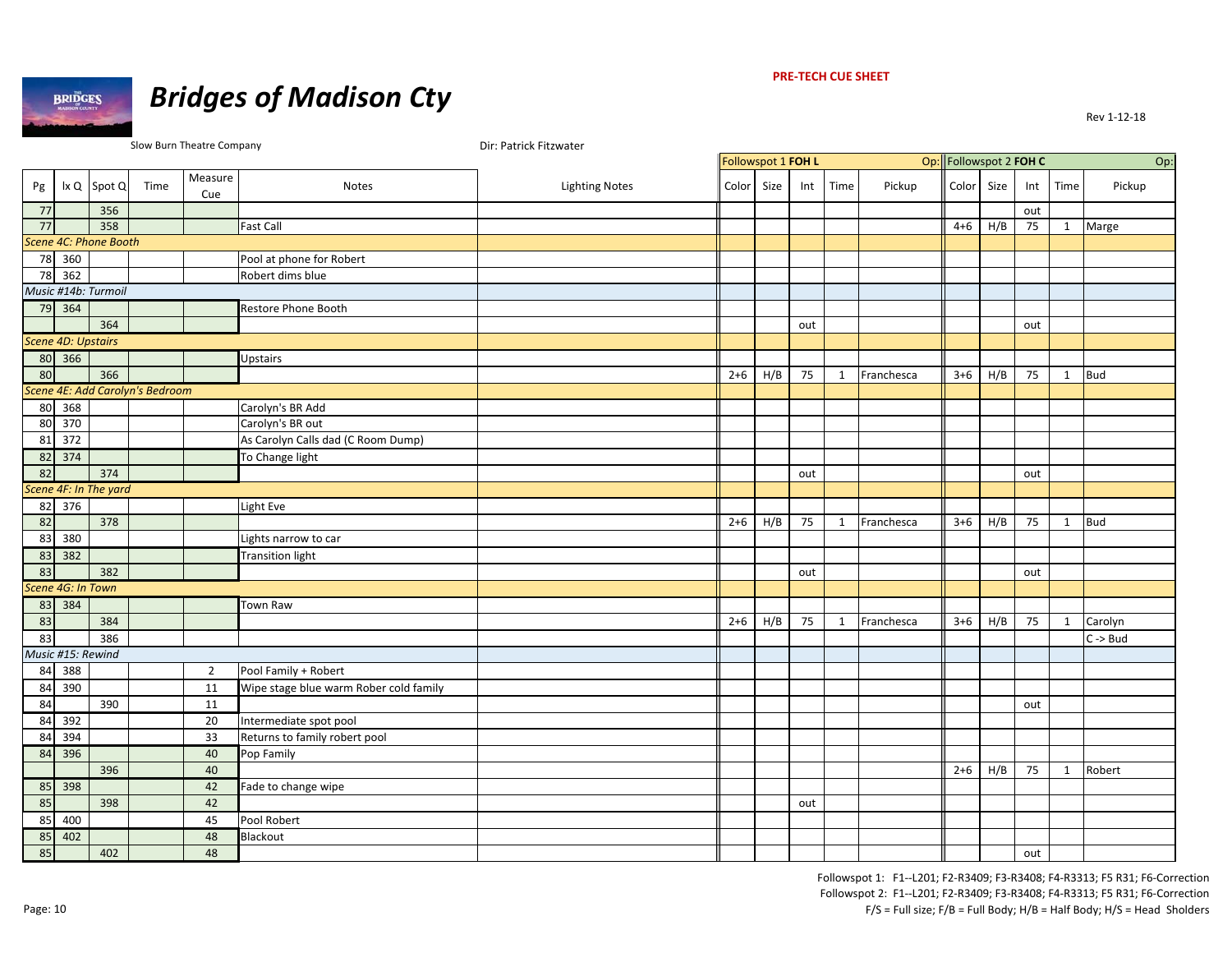

# *Bridges of Madison Cty*

|    |                     |                                    |                                      | Slow Burn Theatre Company |                                      | Dir: Patrick Fitzwater |         |                    |     |              |             |                        |      |     |              |            |
|----|---------------------|------------------------------------|--------------------------------------|---------------------------|--------------------------------------|------------------------|---------|--------------------|-----|--------------|-------------|------------------------|------|-----|--------------|------------|
|    |                     |                                    |                                      |                           |                                      |                        |         | Followspot 1 FOH L |     |              |             | Op: Followspot 2 FOH C |      |     |              | Op         |
| Pg |                     | Ix Q Spot Q                        | Time                                 | Measure<br>Cue            | Notes                                | <b>Lighting Notes</b>  | Color   | Size               | Int | Time         | Pickup      | Color                  | Size | Int | Time         | Pickup     |
|    |                     | <b>Scene 5: As The Years Go By</b> |                                      |                           |                                      |                        |         |                    |     |              |             |                        |      |     |              |            |
|    | 86 404              |                                    |                                      |                           | Charlie Pool                         |                        |         |                    |     |              |             |                        |      |     |              |            |
|    |                     | 404                                |                                      |                           |                                      |                        | $4 + 6$ | H/B                | 75  | $\mathbf{1}$ | Marge       | $3 + 6$                | H/B  | 75  | $\mathbf{1}$ | Charlie    |
|    |                     | Music #16: When I'm Gone           |                                      |                           |                                      |                        |         |                    |     |              |             |                        |      |     |              |            |
| 86 |                     | 406                                |                                      | $\mathbf{1}$              |                                      |                        |         |                    | out |              |             |                        |      |     |              |            |
| 86 | 408                 |                                    |                                      | 9                         | Stage turns Blue Set Me Deep         |                        |         |                    |     |              |             |                        |      |     |              |            |
| 87 | 410                 |                                    |                                      | 15                        | <b>Wedding Party</b>                 |                        |         |                    |     |              |             |                        |      |     |              |            |
| 87 |                     | 410                                |                                      | 15                        |                                      |                        | $4 + 6$ | H/B                | 75  | $\mathbf{1}$ | Carolyn     |                        |      | out |              |            |
|    |                     | Scene 5A: Francesca's House        |                                      |                           |                                      |                        |         |                    |     |              |             |                        |      |     |              |            |
| 87 |                     | 412                                |                                      |                           |                                      |                        |         |                    |     |              |             | $2 + 6$                | H/B  | 75  |              | $1$ Bud    |
|    | 87 414              |                                    |                                      | 18D                       | To Charlie Pool                      |                        |         |                    |     |              |             |                        |      |     |              |            |
| 87 |                     | 414                                |                                      | 18D                       |                                      |                        |         |                    | out |              |             |                        |      | out |              |            |
| 88 | 416                 |                                    |                                      | 19                        | Pool Bud and Carolyn Release Charlie |                        |         |                    |     |              |             |                        |      |     |              |            |
| 88 |                     | 416                                |                                      | 19                        |                                      |                        |         |                    |     |              |             | $1 + 6$                | H/B  | 75  | $\mathbf{1}$ | Charlie    |
| 88 | 418                 |                                    |                                      | 24                        | C Pool Fades                         |                        |         |                    |     |              |             |                        |      |     |              |            |
| 88 | 420                 |                                    |                                      | 29                        | Charlie Pool                         |                        |         |                    |     |              |             |                        |      |     |              |            |
| 88 |                     | 420                                |                                      | 29                        |                                      |                        |         |                    |     |              |             |                        |      | out |              |            |
|    |                     |                                    | Scene 5B: At the Graduation Ceremony |                           |                                      |                        |         |                    |     |              |             |                        |      |     |              |            |
| 88 |                     | 422                                |                                      |                           |                                      |                        | $2+6$   | F/S                | 75  | 1            | Marge + Fr. |                        |      |     |              |            |
|    | 88 424              |                                    |                                      |                           | Down Pool Bud                        |                        |         |                    |     |              |             |                        |      |     |              |            |
| 88 | 426                 |                                    |                                      |                           | Michael Announced                    |                        |         |                    |     |              |             |                        |      |     |              |            |
| 88 |                     | 426                                |                                      |                           |                                      |                        |         |                    | out |              |             | 6                      | H/B  | 75  | $\mathbf{1}$ | Michael    |
| 88 | 428                 |                                    |                                      | 31                        | <b>Charlie Released fades</b>        |                        |         |                    |     |              |             |                        |      |     |              |            |
| 88 |                     | 428                                |                                      | 31                        |                                      |                        | $1 + 6$ | H/B                | 75  | 1            | Charlie     |                        |      | out |              |            |
| 88 | 430                 |                                    |                                      | 39                        | Pool Spots Marge + Carolyn baby      |                        |         |                    |     |              |             |                        |      |     |              |            |
| 88 |                     | 430                                |                                      | 39                        |                                      |                        |         |                    | out |              |             | $2 + 6$                | H/B  | 75  | $\mathbf{1}$ | Marge + Fr |
| 89 | 432                 |                                    |                                      | 39C                       | Fade away pools                      |                        |         |                    |     |              |             |                        |      |     |              |            |
| 89 |                     | 432                                |                                      | 39C                       |                                      |                        | $1 + 6$ | H/B                | 75  | $\mathbf{1}$ | <b>Bud</b>  |                        |      | out |              |            |
|    |                     | Scene 5C: At the Cemetery          |                                      |                           |                                      |                        |         |                    |     |              |             |                        |      |     |              |            |
|    | 89 434              |                                    |                                      | 69                        | At the Cemetary Pool Grave           |                        |         |                    |     |              |             |                        |      |     |              |            |
| 89 |                     | 434                                |                                      | 69                        |                                      |                        |         |                    |     |              |             | $1 + 6$                | H/B  | 75  | $\mathbf{1}$ | Charlie    |
| 89 |                     | 436                                |                                      | 76                        |                                      |                        |         |                    |     |              |             |                        |      | out |              |            |
| 89 | 438                 |                                    |                                      | 78                        | Breakdown to bluegreen               |                        |         |                    |     |              |             |                        |      |     |              |            |
| 89 |                     | 438                                |                                      | 78                        |                                      |                        |         |                    |     |              |             | $2 + 6$                | H/B  | 75  | $\mathbf{1}$ | Francesca  |
| 90 | 440                 |                                    |                                      | 88                        | Pool Bud                             |                        |         |                    |     |              |             |                        |      |     |              |            |
| 90 |                     | 442                                |                                      | 91                        |                                      |                        |         |                    |     |              |             |                        |      | out |              |            |
| 90 | 444                 |                                    |                                      | 93                        | <b>Bud Fades</b>                     |                        |         |                    |     |              |             |                        |      |     |              |            |
| 90 |                     | 444                                |                                      | 93                        |                                      |                        |         |                    | out |              |             |                        |      |     |              |            |
|    |                     |                                    | Scene 5D: At Francesca's House       |                           |                                      |                        |         |                    |     |              |             |                        |      |     |              |            |
|    | $90 \overline{446}$ |                                    |                                      |                           | Kitchen Eve light                    |                        |         |                    |     |              |             |                        |      |     |              |            |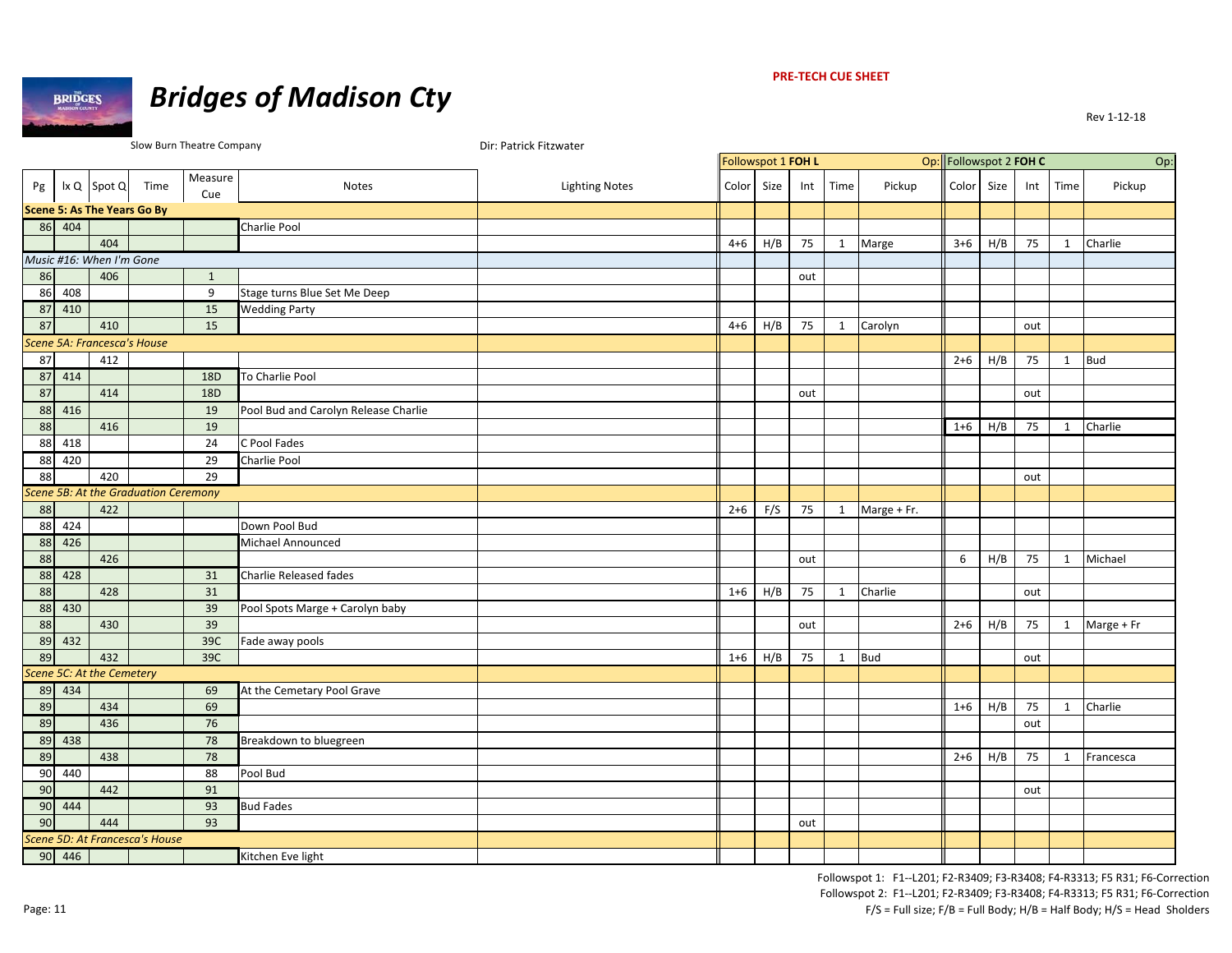

#### **PRE‐TECH CUE SHEET**

|    |          |                              |      | Slow Burn Theatre Company |                                 | Dir: Patrick Fitzwater |                    |      |     |                |           |                        |      |     |              |        |
|----|----------|------------------------------|------|---------------------------|---------------------------------|------------------------|--------------------|------|-----|----------------|-----------|------------------------|------|-----|--------------|--------|
|    |          |                              |      |                           |                                 |                        | Followspot 1 FOH L |      |     |                |           | Op: Followspot 2 FOH C |      |     |              | Op:    |
| Pg |          | $ x Q $ Spot $Q$             | Time | Measure<br>Cue            | Notes                           | <b>Lighting Notes</b>  | Color              | Size | Int | Time           | Pickup    | Color                  | Size | Int | Time         | Pickup |
| 90 |          | 446                          |      |                           |                                 |                        | $2 + 6$            | H/B  | 75  | $\mathbf{1}$   | Francesca | $4 + 6$                | H/B  | 75  | $\mathbf{1}$ | Marge  |
|    |          | Music #16a: Francesca Alone  |      |                           |                                 |                        |                    |      |     |                |           |                        |      |     |              |        |
| 90 |          | 448                          |      |                           |                                 |                        |                    |      |     |                |           |                        |      | out |              |        |
|    | 91 450   |                              |      |                           | As Phone Rings                  |                        |                    |      |     |                |           |                        |      |     |              |        |
| 91 | 452      |                              |      |                           | As Robert Enters                |                        |                    |      |     |                |           |                        |      |     |              |        |
|    |          | Scene 5E: Robert's Office    |      |                           |                                 |                        |                    |      |     |                |           |                        |      |     |              |        |
|    | 91 454   |                              |      |                           | Office light                    |                        |                    |      |     |                |           |                        |      |     |              |        |
| 91 |          | 454                          |      |                           |                                 |                        |                    |      | out |                |           | $2+6$                  | H/B  | 75  | 1            | Robert |
|    |          | Music #17: It All Fades Away |      |                           |                                 |                        |                    |      |     |                |           |                        |      |     |              |        |
| 92 |          | 456                          |      | $\overline{2}$            |                                 |                        | $1 + 6$            | H/B  | 75  | $\overline{3}$ | Francesca |                        |      |     |              |        |
|    | 92 458   |                              |      | 8                         | Slow pull down to pool table    |                        |                    |      |     |                |           |                        |      |     |              |        |
| 92 | 460      |                              |      | 26                        | Kitchen fades                   |                        |                    |      |     |                |           |                        |      |     |              |        |
| 93 |          | 462                          |      | 38                        |                                 |                        |                    |      | out |                |           |                        |      |     |              |        |
| 93 | 464      |                              |      | 49                        | Cyc Red + Deck                  |                        |                    |      |     |                |           |                        |      |     |              |        |
| 93 | 466      |                              |      | 53                        | <b>Black deck</b>               |                        |                    |      |     |                |           |                        |      |     |              |        |
| 93 | 468      |                              |      | 67                        | <b>Blue Deck</b>                |                        |                    |      |     |                |           |                        |      |     |              |        |
|    |          | Scene 6: The Bridge          |      |                           |                                 |                        |                    |      |     |                |           |                        |      |     |              |        |
|    | 93 470   |                              |      | 74                        | Sunrise on the bridge           |                        |                    |      |     |                |           |                        |      |     |              |        |
| 93 |          | 470                          |      | 71                        |                                 |                        |                    |      |     |                |           |                        |      | out |              |        |
|    |          | Music #18: Always Better     |      |                           |                                 |                        |                    |      |     |                |           |                        |      |     |              |        |
|    | $94$ 472 |                              |      |                           | Pool DC                         |                        |                    |      |     |                |           |                        |      |     |              |        |
| 94 |          | 472                          |      |                           |                                 |                        | $2 + 6$            | H/B  | 75  | 1              | Francesca |                        |      |     |              |        |
| 94 | 474      |                              |      |                           | Pool Bench                      |                        |                    |      |     |                |           |                        |      |     |              |        |
|    | 94 476   |                              |      | 14                        | Rose Blend Wash                 |                        |                    |      |     |                |           |                        |      |     |              |        |
| 94 | 478      |                              |      | 19                        | Blue Light wash                 |                        |                    |      |     |                |           |                        |      |     |              |        |
| 95 | 480      |                              |      | 60                        | Drop Frames to Sunset on bridge |                        |                    |      |     |                |           |                        |      |     |              |        |
| 95 | 481      |                              |      | 70                        | Night time                      |                        |                    |      |     |                |           |                        |      |     |              |        |
| 96 | 482      |                              |      | 73                        | Fades to deep blue              |                        |                    |      |     |                |           |                        |      |     |              |        |
| 96 | 484      |                              |      | 84                        | Red Glow cyc                    |                        |                    |      |     |                |           |                        |      |     |              |        |
| 96 |          | 486                          |      | 91                        |                                 |                        |                    |      | out |                |           |                        |      |     |              |        |
| 96 | 488      |                              |      | 95                        | Blackout                        |                        |                    |      |     |                |           |                        |      |     |              |        |
| 96 | 490      |                              |      |                           | Curtain                         |                        |                    |      |     |                |           |                        |      |     |              |        |
| 96 | 492      |                              |      |                           | Post Show                       |                        |                    |      |     |                |           |                        |      |     |              |        |
|    |          |                              |      |                           |                                 |                        |                    |      |     |                |           |                        |      |     |              |        |
|    |          |                              |      |                           |                                 |                        |                    |      |     |                |           |                        |      |     |              |        |
|    |          |                              |      |                           |                                 |                        |                    |      |     |                |           |                        |      |     |              |        |
|    |          |                              |      |                           |                                 |                        |                    |      |     |                |           |                        |      |     |              |        |
|    |          |                              |      |                           |                                 |                        |                    |      |     |                |           |                        |      |     |              |        |
|    |          |                              |      |                           |                                 |                        |                    |      |     |                |           |                        |      |     |              |        |
|    |          |                              |      |                           |                                 |                        |                    |      |     |                |           |                        |      |     |              |        |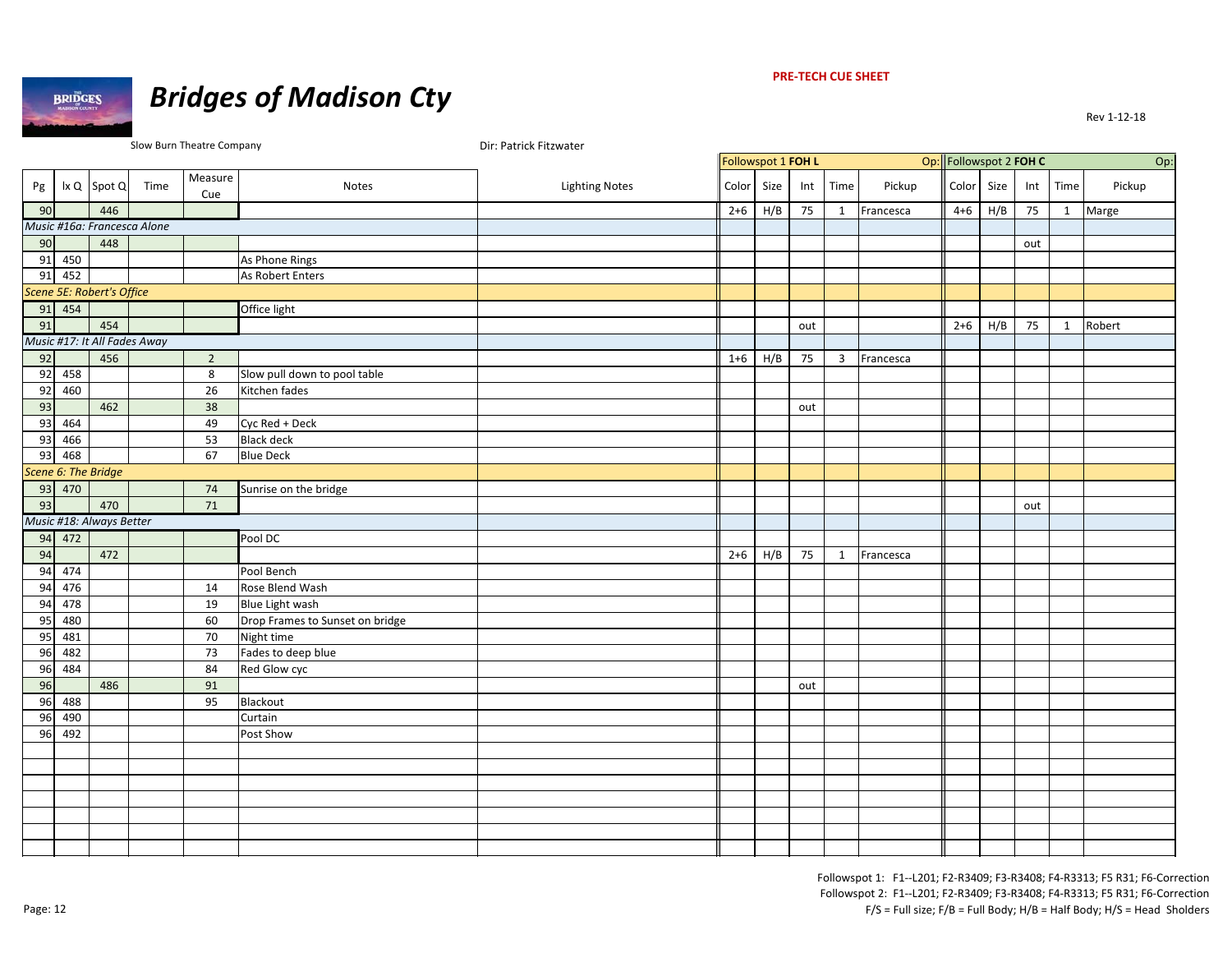| R <sub>132</sub> |                                |                |                |                       |  |
|------------------|--------------------------------|----------------|----------------|-----------------------|--|
|                  | 5                              | 6              | $\overline{7}$ | $\sqrt{8}$            |  |
|                  | $\boxed{1}$                    | $\overline{2}$ | 3              | $\boxed{4}$           |  |
|                  |                                |                |                |                       |  |
|                  |                                | <b>FRONTS</b>  |                |                       |  |
|                  |                                |                |                |                       |  |
|                  |                                |                |                |                       |  |
| R <sub>132</sub> |                                |                |                |                       |  |
|                  | 65<br>61                       |                |                | 68<br>64              |  |
|                  | $14\overline{\smash{\big)}20}$ |                |                |                       |  |
|                  | $12\backslash 18$              |                |                | (15/21)<br>(13/19)    |  |
|                  | $10\backslash 16$<br>69        |                |                | (11/17)<br>72<br>in 1 |  |

|  |     |     | <b>RGB</b>            |                                                |  |
|--|-----|-----|-----------------------|------------------------------------------------|--|
|  |     |     | 141 142 143 144 (145) | 136 137 138 139 (140)<br>131 132 133 134 (135) |  |
|  |     |     |                       | 126 127 128 129 (130)                          |  |
|  | 101 | 102 |                       | 103(104)                                       |  |
|  |     |     | <b>BACKS</b>          |                                                |  |

| N/C | <b>R38</b>   |
|-----|--------------|
| 456 | 457          |
| 454 | 455          |
| 452 | 453          |
| 450 | 451          |
|     |              |
|     |              |
|     | <b>SIDES</b> |





| R41 | <b>RO2</b>   |
|-----|--------------|
| 481 | 482          |
| 479 | 480          |
| 477 | 478          |
| 475 | 476          |
|     |              |
|     |              |
|     | <b>SIDES</b> |

|            | L201         | 25            |    |  |
|------------|--------------|---------------|----|--|
| <b>R74</b> |              |               |    |  |
|            | 76           | 77            | 78 |  |
| RO2        | 56           | 57            |    |  |
|            | $\boxed{52}$ | 53            | 54 |  |
|            |              | <b>FRONTS</b> |    |  |

| N/C              |     |              |                 |    |
|------------------|-----|--------------|-----------------|----|
|                  | 167 | 168          | (169)           |    |
|                  | 162 | 163          | (164)           |    |
|                  | 157 | 158          | (159)           |    |
|                  | 152 | 153          | 15 <sup>2</sup> |    |
| <b>RO2</b><br>80 |     |              |                 | 81 |
|                  |     | <b>BACKS</b> |                 |    |

| R367 |              |
|------|--------------|
| 431  | 432          |
| 429  | 430          |
| 427  | 428          |
| 425  | 426          |
|      |              |
|      | <b>SIDES</b> |

| SPECIALS/CONTROL GRPS                                    |                                  |  |  |  |
|----------------------------------------------------------|----------------------------------|--|--|--|
| <b>HOUSE</b><br>ELATION MOVERS<br>AURA<br><b>ALL CYC</b> | 500 501 502<br>700<br>710<br>350 |  |  |  |
| <b>BRIDGES OF MADISON</b>                                |                                  |  |  |  |
| <b>LD: THOMAS SHORROCK</b><br>AMATURTO                   | $1 - 14 - 18$                    |  |  |  |